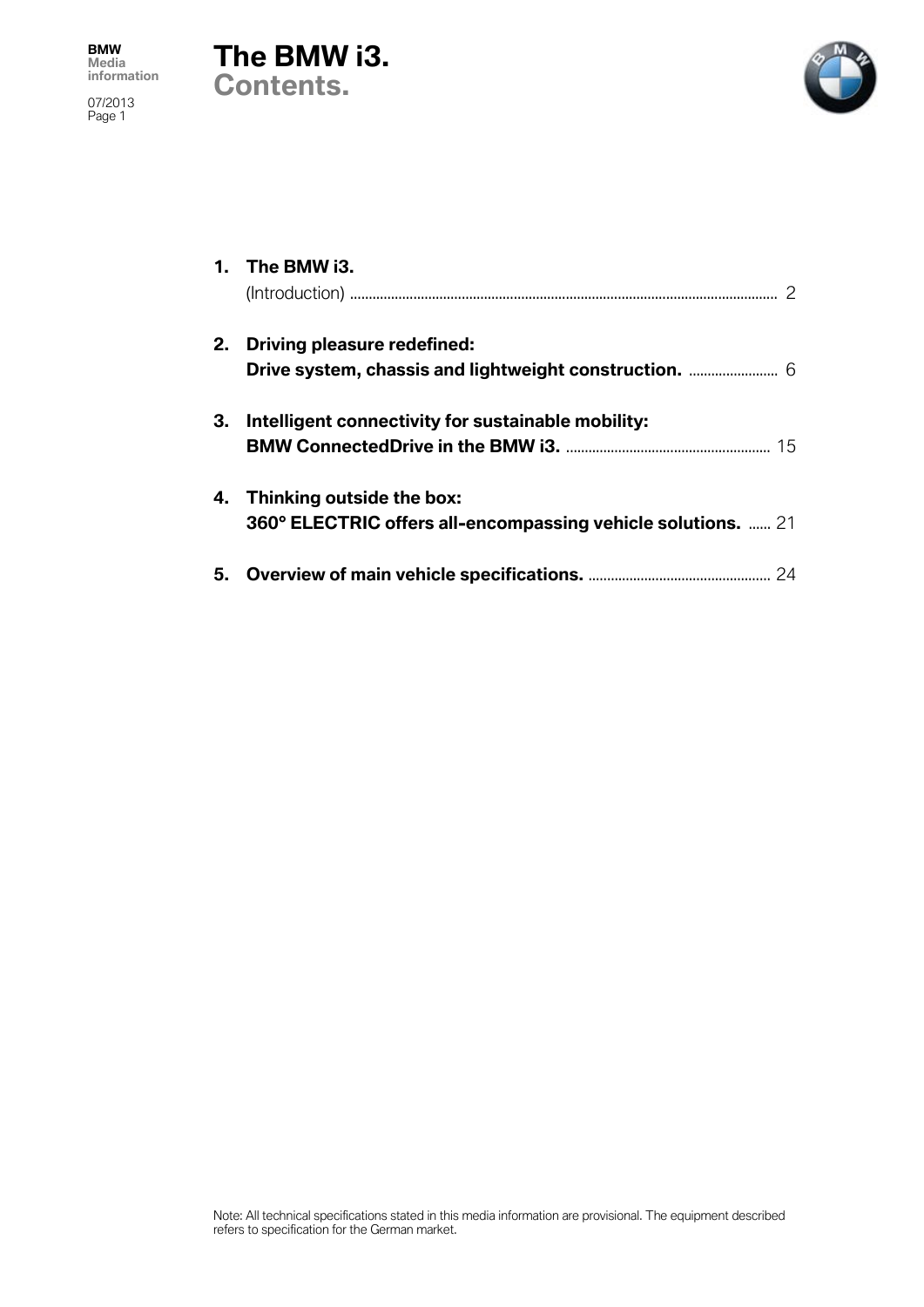



The BMW Group is set to play a leading and groundbreaking role in shaping personal mobility at premium level in the future, too. The research and development work carried out since 2007 as part of project i has laid the foundations for sustainable mobility solutions influenced by environmental, economic and social change around the world. The BMW Group is pursuing an integrated approach, as embodied by the new BMW i brand, in its drive to achieve the necessary balance between individual needs and the global mobility requirements of the future. BMW i is committed to creating innovative vehicles and mobility services with premium character that is defined squarely in terms of sustainability. This vision is about to become reality: the BMW i3, the first series-produced model from the new brand, offers customers zeroemission mobility in a premium car package.

The BMW i3 is the world's first premium car designed from the ground up to be powered by an electric drive system. The result is hallmark BMW driving pleasure in undiluted form, delivered with zero emissions and an engaging intensity unmatched by any electrically powered vehicle. Like the car's unique vehicle architecture – based around the LifeDrive structure and its carbonfibre-reinforced plastic (CFRP) passenger cell – the electric motor, power electronics and high-voltage lithium-ion battery have been developed and manufactured independently by the BMW Group under its BMW eDrive programme. This ensures that BMW's time-honoured Sheer Driving Pleasure is also a central feature of the BMW i brand's first electrically powered car. Also playing their part here are the driver assistance systems and mobility services from BMW ConnectedDrive and 360° ELECTRIC designed specifically for the BMW i3. Intelligent integration of these features allows them to accentuate the premium experience of all-electric mobility in urban environments.

## **LifeDrive architecture and BMW eDrive: a commitment to sheer driving pleasure.**

The familiar sense of driving pleasure embodied by the BMW i3 is the result of a rigorously implemented overall concept, part of which has involved creating the optimum balance of weight, performance and range for urban mobility. The key elements here are the LifeDrive architecture and BMW eDrive technology. The use of lightweight CFRP for the passenger cell cancels out the extra weight contributed by the lithium-ion battery, while the low, central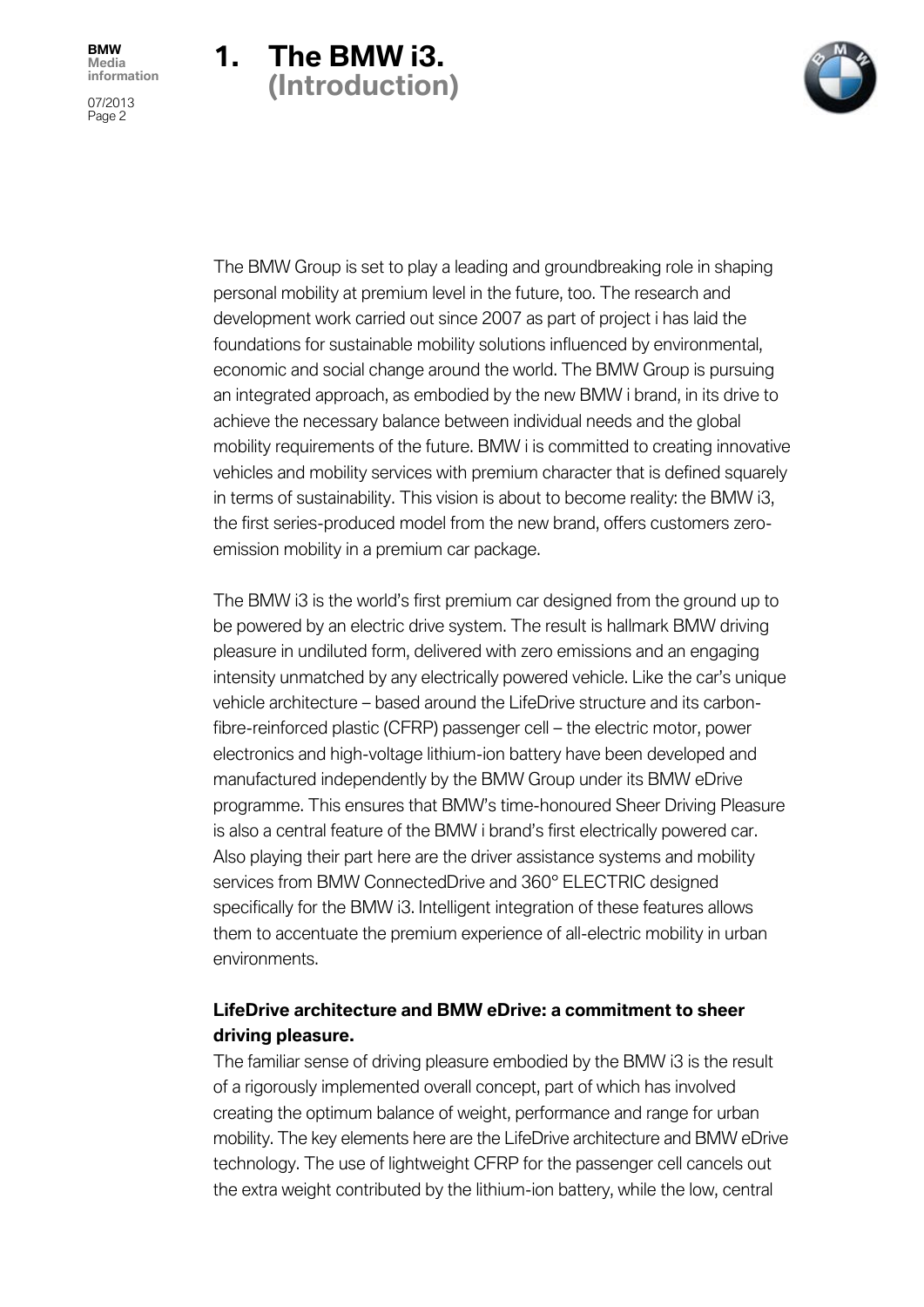07/2013 Page 3

positioning of the battery pack enhances the car's agility thanks to perfectly balanced 50 : 50 weight distribution. Additionally, the electric motor mounted in close proximity to the driven rear axle offers unique performance characteristics for this type of drive system as well as providing unbeatable traction. The driving characteristics of the BMW i3 are dominated by its manoeuvrability – a direct response to the demands of city driving. The instantaneous power delivery of the electric motor, allied to the car's stiff suspension set-up, precise steering and impressively small turning circle (9.86 metres), produces a typically BMW take on electric mobility.

The electric motor generates output of 125 kW/170 hp and peak torque of 250 Newton metres (184 lb-ft), which is on tap from the word go. The motor weighs just 50 kilograms and boasts power density and responsiveness unprecedented in the world of electric mobility. The specific construction of the hybrid synchronous electric motor, developed exclusively for the BMW i3, maintains a linear flow of power into the higher reaches of the rev range. The BMW i3 sprints from 0 to 60 km/h (37 mph) in a mere 3.7 seconds and 0 to 100 km/h (62 mph) in 7.2 seconds.

The single-pedal control concept in the BMW i3 – configured by the BMW Group's drive system development engineers – also contributes to the engaging driving experience. Recuperation mode is activated the moment the driver takes his foot off the accelerator. The electric motor switches from drive to generator mode, feeding power into the lithium-ion battery. At the same time, it generates a precisely controllable braking effect. This recuperation is speed-sensitive, which means the car "coasts" with maximum efficiency at high speeds and generates a strong braking effect at low speeds.

The lithium-ion battery enables the BMW i3 to achieve a range of 130 to 160 kilometres (81 – 99 miles) in everyday driving. This rises by around 20 kilometres (12 miles) in ECO PRO mode and by the same distance again in ECO PRO+ mode. If desired, the BMW i3 is also available with a rangeextender engine, which maintains the charge of the lithium-ion battery at a constant level while on the move as soon as it dips below a specified value. This role is performed by a 650cc two-cylinder petrol engine developing 25 kW/34 hp and mounted immediately adjacent to the electric motor above the rear axle. The range extender increases the car's maximum range in dayto-day driving to around 300 kilometres (approx. 180 miles).

## **The world's first fully networked electrically powered car, courtesy of BMW ConnectedDrive.**

The BMW i3 is the world's first fully networked electrically powered car. No other model boasts such far-reaching exchange of information between the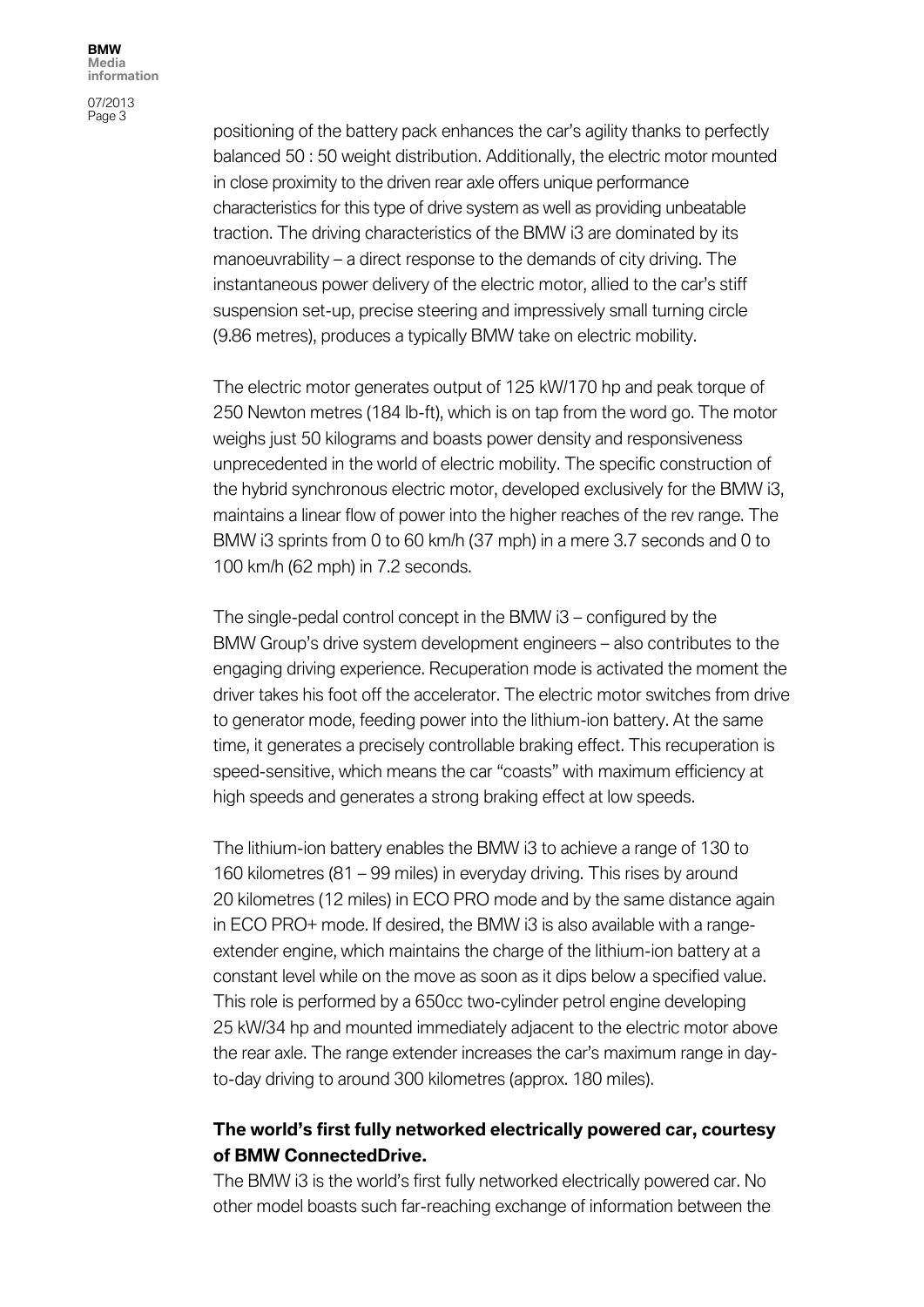07/2013 Page 4

vehicle, its driver and the outside world. A SIM card fitted as standard in the BMW i3 is the key that unlocks the BMW ConnectedDrive services – in their recalibrated 2013 guise – available to the new electric model. For example, it introduces navigation services specially developed to enhance electric mobility alongside familiar features including the Concierge Services information facility and the Intelligent Emergency Call function. Moreover, drivers can use the BMW i Remote app to share information with their car at any time using their smartphone. The pedestrian navigation function guides the driver from parking place to final destination and back, while BMW ConnectedDrive also offers unique intermodal route guidance as a world first, which incorporates local public transport connections into journey planning. The aim of this intelligent networking is to enable maximum driving pleasure in a car emitting zero local emissions.

The BMW ConnectedDrive services specifically designed for BMW i focus on the areas of navigation and energy management. The Range Assistant is engaged both for route planning and during journeys already under way. If the destination programmed into the navigation system is beyond the car's range, the system suggests switching to ECO PRO or ECO PRO+ mode and calculates a more efficient route. If the driver needs to charge the battery at a public charging station, a list of available stations in the area is displayed. The navigation system of the BMW i3 also comes with a dynamic range display, which supplies drivers with exceptionally precise, up-to-date and reliable information on whether there is sufficient charge to reach their destination and, if so, how much power will remain at the end of the journey. All the factors affecting range are considered in the calculation process, which is carried out on a BMW server and sent to the navigation system via the SIM card installed in the car. The range readout, presented in the form of a spidergram on the navigation map in the central information display, is extremely clear.

The link-up between driver and car also enters a new dimension in the BMW i3. The BMW ConnectedDrive Remote app for BMW i enables smartphone access to useful vehicle data for journey planning. If the BMW i3 is hooked up to a charging station or the BMW i Wallbox, the supply of energy can be controlled via smartphone, while the air conditioning and heating function for the high-voltage battery pack can also be activated remotely. In addition, customers can use their smartphone to send destinations to their car's navigation system. The app also shows the driver charging stations (both available and in use) and can establish if the car has sufficient power remaining to reach them. The car's range limit display on the smartphone screen replicates that provided by the car's navigation system.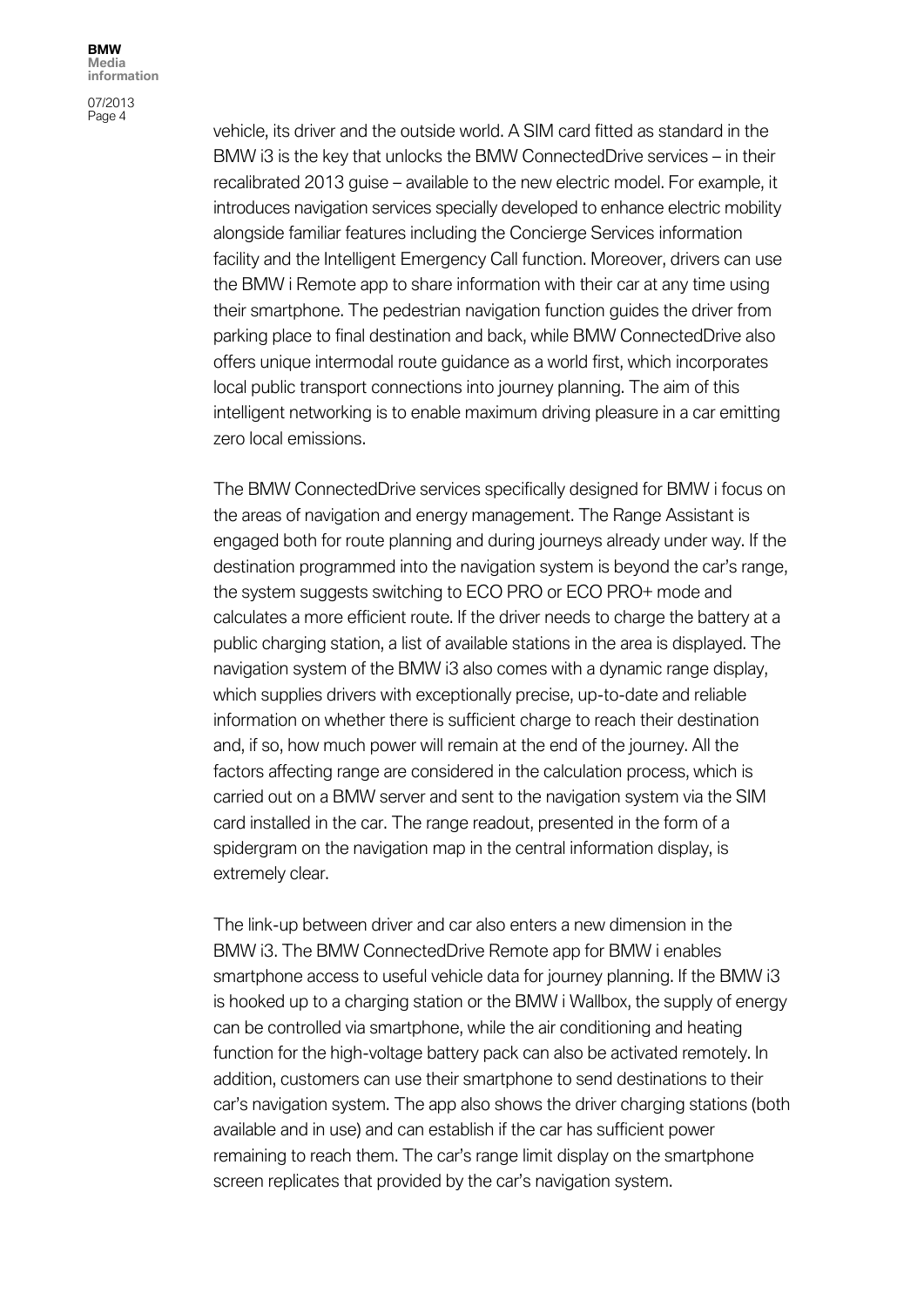The BMW i3 is also available with an array of other innovative BMW ConnectedDrive driver assistance systems developed specifically to enhance convenience and safety in urban conditions. These include Driving Assistant Plus, Parking Assistant, a rear view camera and Speed Limit Info.

## **Integrated approach: 360° ELECTRIC provides an all-encompassing energy supply and mobility solution.**

The aim in determining the range of the BMW i3 was to ensure that customers could cover their typical energy needs by charging the car twice or three times per week. The studies carried out as part of project i – involving more than 1,000 participants and conducted over some 20 million kilometres (approx. 12.5 million miles) – revealed that the average daily distance covered was around 45 kilometres (28 miles). Customers can charge their cars using either the wallbox supplied by BMW i or a conventional domestic power socket.

BMW i offers an extensive range of products and services in its 360° ELECTRIC package designed to meet all individual customer needs for energy supply and journey planning. The spectrum of services ranges from the installation of the BMW i Wallbox in the customer's garage and special renewable energy supply offers, to the charging card for user-friendly access to the public charging infrastructure and additional assistance services from BMW ConnectedDrive. If the BMW i3 concept fails to meet mobility requirements in a specific situation, 360° ELECTRIC provides flexible mobility solutions including alternative vehicles from the BMW and DriveNow ranges.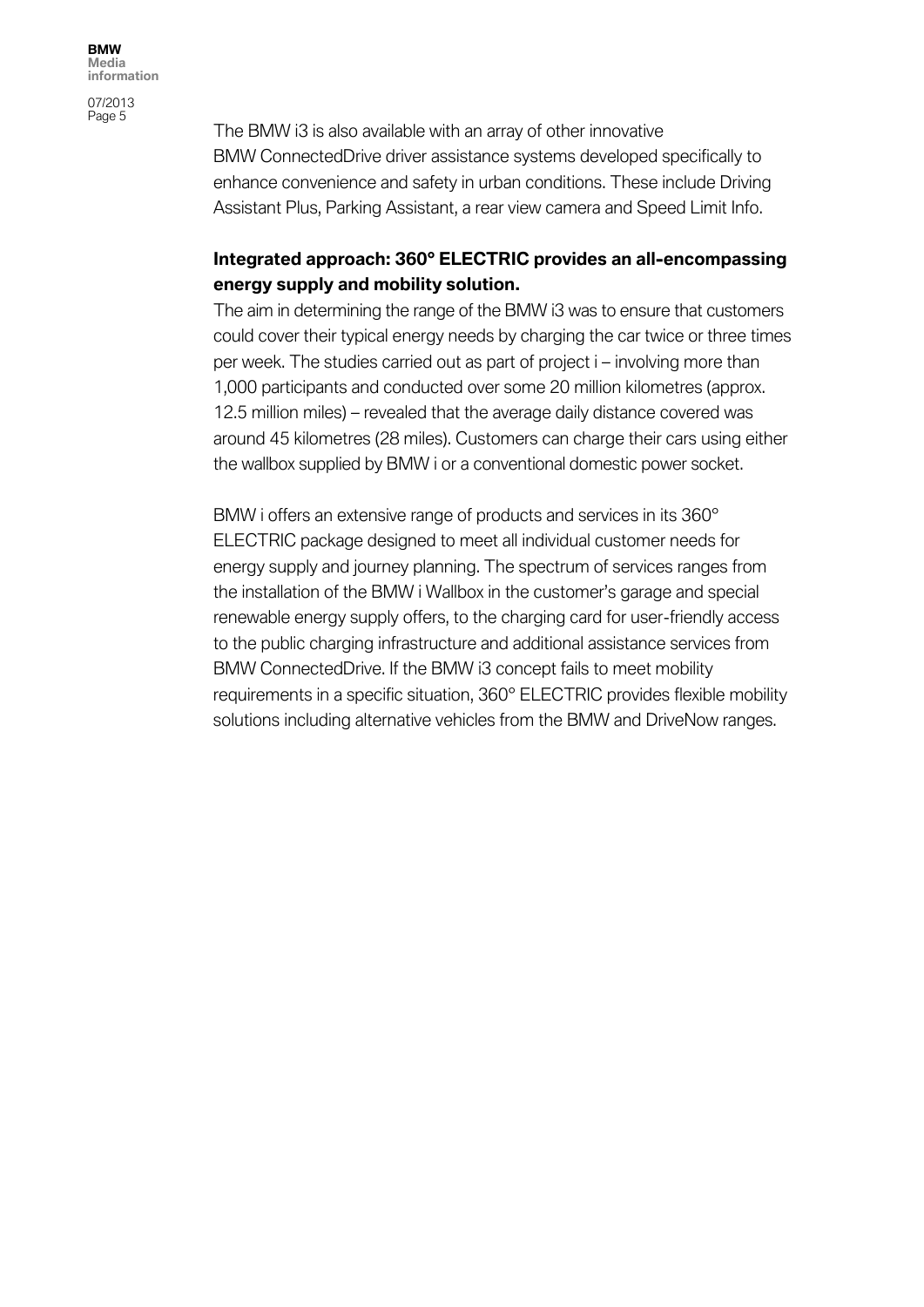07/2013 Page 6

# **2. Driving pleasure redefined: Drive system, chassis and lightweight construction.**



The market launch of the BMW i3 also heralds the dawn of a new era for electric mobility. The first series-produced vehicle from the BMW i brand is also the world's first premium car with an all-electric drive system. The design, space concept and driving characteristics of the BMW i3 are part of an overall package that opens up an all-new experience of emission-free mobility. The revolutionary character of the BMW i3 is the result of a unique vehicle architecture combined with drive system technology developed in-house at the BMW Group exclusively for BMW i models. The LifeDrive architecture and BMW eDrive technology form the basis for electric mobility at a premium level and pave the way for undiluted driving pleasure.

The BMW i3 is the first series-produced model to benefit from the results of the research and development work carried out by the BMW Group as part of project i and focusing on sustainable solutions for day-to-day mobility. Its vehicle concept and drive system technology are based on the innovative power of the world's most successful manufacturer of premium cars. This ensures the BMW i3 is both an original BMW Group product and the embodiment of a new yet classically BMW interpretation of personal mobility.

The electric motor, power electronics and lithium-ion battery developed by the BMW Group for the BMW i3 are all examples of BMW eDrive technology. The BMW eDrive banner encompasses any BMW concept that delivers pure electric driving and zero local emissions, making it a particularly significant pillar of BMW EfficientDynamics in the exploration of future mobility. The allelectric drive system of the BMW i3 represents the fullest possible expression of BMW eDrive technology.

### **BMW i3 – designed from day one to deliver all-electric mobility.**

The vehicle concept behind the BMW i3 was designed from the outset to incorporate an all-electric drive system. This has numerous advantages over "conversion" vehicles, in which the original combustion engine is later swapped for an electric motor. Firstly, the engineers have free rein in terms of the construction, dimensions and configuration of all the electric drive system's components. The trajectory of the car's development is also dictated by the characteristics designed into by the car by the development team and not by the constraints imposed by a pre-existing vehicle design. For example, the space in a conversion vehicle set aside for the fuel tank or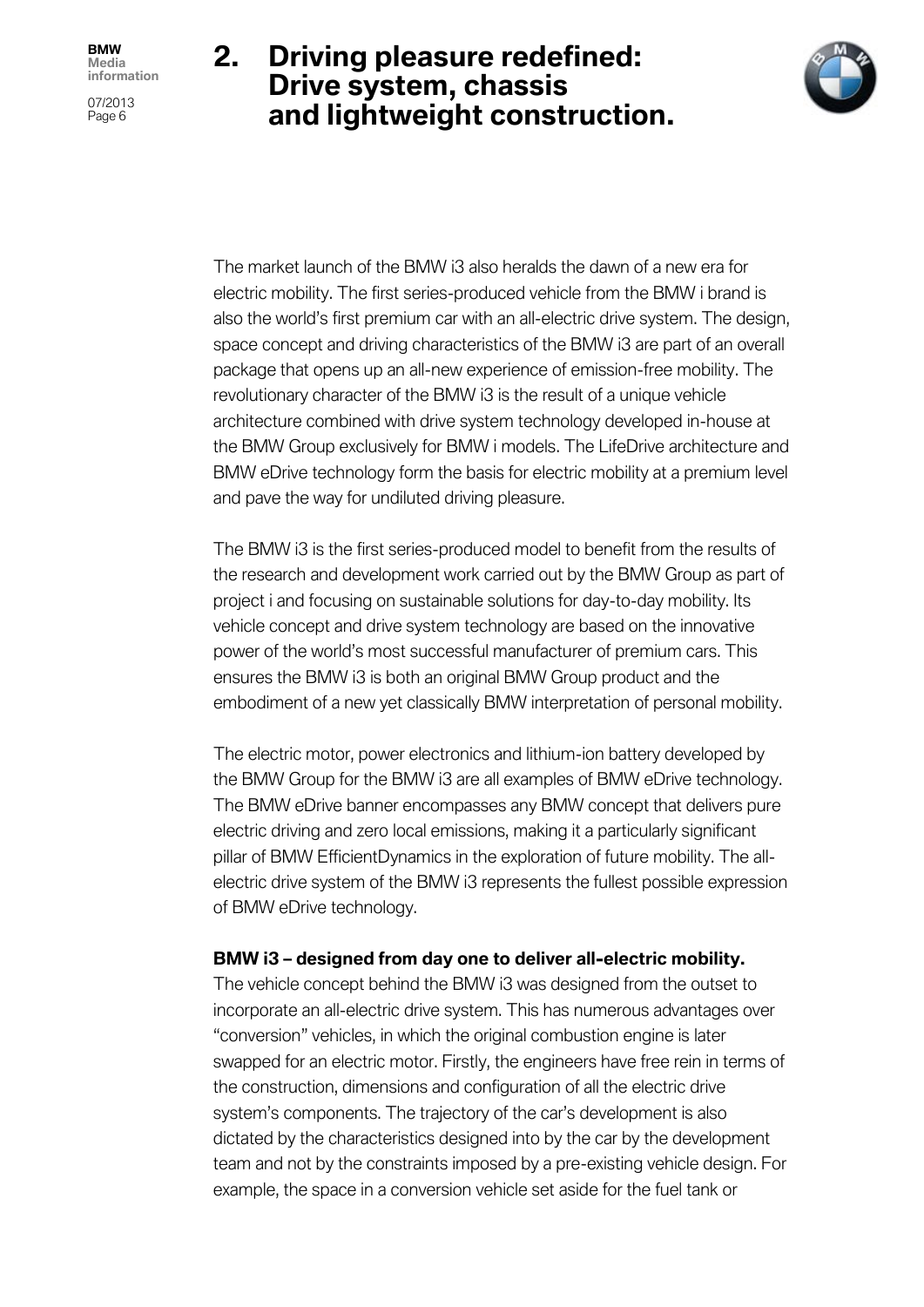07/2013 Page 7

exhaust system cannot be put to particularly constructive use. In the BMW i3 there has been no need for this kind of compromise.

Instead, the engineers were able to focus entirely on shaping the character of the BMW i3 as a sporty and agile, yet also comfortable premium car for an urban environment. When it comes to the driving attributes of the i3, the engineers have achieved a perfect balance of vehicle weight, performance and range. This is particularly important since these three factors are so inextricably linked. The operating range of electric vehicles can be extended by increasing battery size, but that adds weight and therefore has a negative impact on performance. Similarly, a more powerful motor requires more energy, which again means heavier batteries or restricted range. A lightweight body, on the other hand, enhances performance and the weight saving can be "invested" in larger batteries which, in turn, boost the car's range.

In its mission to deliver driving pleasure in urban areas, the BMW i3 has come up with the perfect package. With a DIN kerb weight of 1,195 kilograms the car is lighter than most compact vehicles, yet offers significantly more space for up to four occupants. It also has the edge over conventionally powered models of a comparable size and output in the sprints from 0 to 100 km/h / 62 mph, which it completes in 7.2 seconds, and 0 to 60 km/h / 37 mph (3.7 seconds). Furthermore, extensive road tests conducted as part of project i proved that the car's range of 130 to 160 kilometres (81 – 99 miles) in everyday conditions is adequate to comfortably meet the day-to-day mobility needs of the target customer group.

## **From drawing board to detail: intelligent lightweight design, rigorously applied.**

The BMW i3 embodies a particularly rigorous commitment to the principles of intelligent lightweight design as the basis for enhanced driving pleasure, a lower energy requirement and longer range. Every step in the development of the series production model has been shaped by the demands of weight optimisation, from the concept underpinning the vehicle architecture and the development of individual components to the smallest details of the car's design. Every decision on the selection of materials and component geometry was driven by a central principle of intelligent lightweight design: the combination of maximum functionality with minimum weight.

The LifeDrive architecture developed specifically for BMW i models has created the perfect framework for purpose-built electrically powered car concepts. Here, the carbon-fibre-reinforced plastic (CFRP) construction of the passenger cell (Life module) plays a central role. Such extensive use of this lightweight and crash-safe high-tech material is unique in volume car production.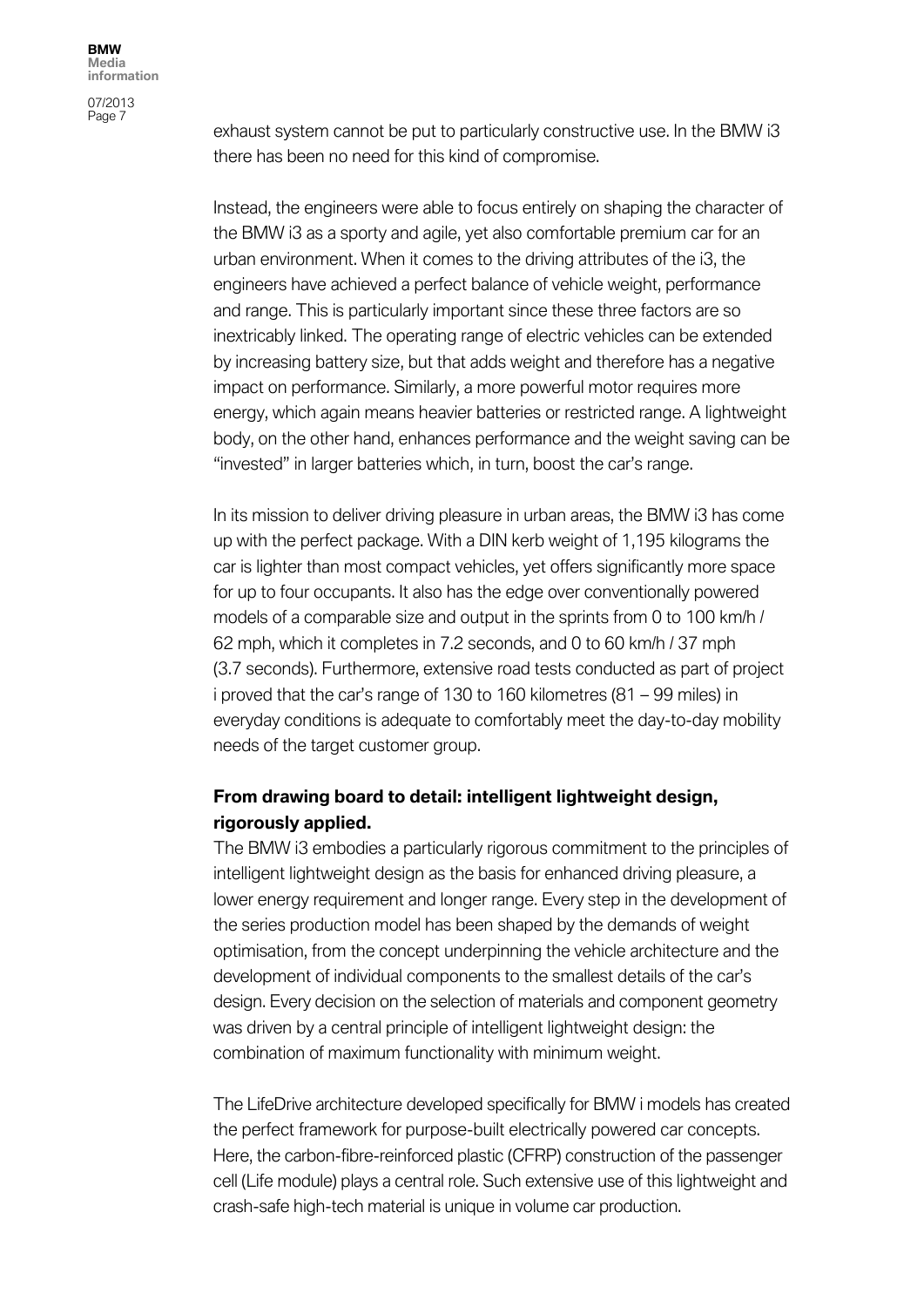07/2013 Page 8

The principle of lightweight design also governs the aluminium Drive module and the connection between the two elements. The body structure – shaped by its LifeDrive architecture – enables the use of a trailing edge element made by glass-fibre-reinforced plastic injection moulding. And that contributes a 30 per cent weight saving compared with a conventional sheet steel solution. The direct connection between the power electronics and electric motor in the rear of the BMW i3 reduces the length of cabling required and cuts the overall weight of the drivetrain by around 1.5 kilograms. Weight-minimising construction also sets the tone for the chassis components of the BMW i3. For example, the forged aluminium suspension links weigh around 15 per cent less than in a conventional design, the hollow drive shaft is 18 per cent lighter than a conventional equivalent, and the standard 19-inch forged aluminium wheels of the BMW i3 are 36 per cent lower in weight than comparable steel rims of the same size.

Using a magnesium supporting structure for the instrument panel saves weight on two fronts. Superior material attributes over conventional sheet steel allow these components to boast optimised geometry, which results in a weight reduction of some 20 per cent. In addition, the high composite rigidity of the magnesium supporting structure lends it a strengthening effect, which allows a reduction in components and lowers weight by a further 10 per cent. The door trim panels are made from renewable raw materials and tip the scales around 10 per cent lighter than conventional equivalents. And the rigorous application of the lightweight design strategy extends to screws and bolts made from aluminium. The engineers' detailed commitment to the principle of lightweight design is lent visible expression by the honeycomb structure of the windscreen wiper blades. In addition, a cast aluminium mount was developed specially for the wipers of the BMW i3, its force-flow-optimised geometry also yielding a reduction in weight.

## **Rear-wheel drive, a low centre of gravity, balanced weight distribution and a specific suspension set-up provide the perfect platform for agility and driving pleasure.**

The low and central position of the battery pack has a similarly positive effect on the car's agility to the balanced 50 : 50 weight distribution enabled by the arrangement of all the components in the Drive module. The battery is encased in aluminium sections and is particularly well positioned from a crash safety perspective. The electric motor and transmission unit are located in direct proximity to the driven rear axle. Underpinning their space-saving integration into the Drive module is a compact and harmonised construction facilitated by the in-house development of the drive components at the BMW Group. The clear subdivision of Life and Drive modules means no central tunnel is necessary – a particular feature of the car's construction that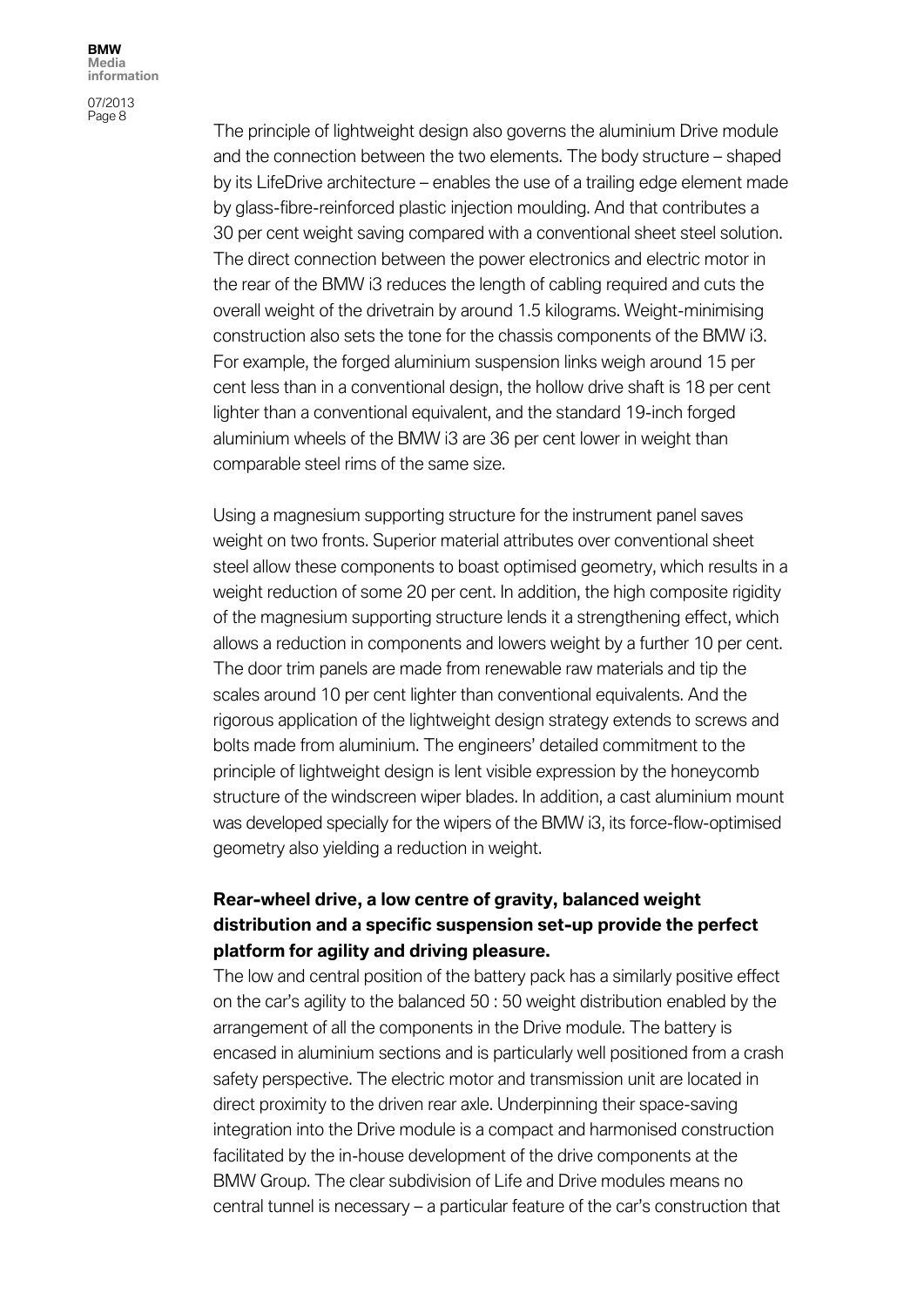07/2013 Page 9

has noticeable benefits for the freedom of movement and the generous space available inside the BMW i3.

The car's rear-wheel drive allows the front axle to remain free of torque steer and fulfil its steering function to full effect. As with current models from the BMW and MINI brands, electric power assistance also sends the BMW i3 driver's steering commands to the road with smoothness and precision. Its extraordinarily small turning circle of 9.86 metres and a steering set-up that demands just 2.5 turns from lock to lock enhance the agile handling of the BMW i3. This agility is the defining characteristic of the driving experience, especially in the car's preferred urban habitat. In addition, a long wheelbase (2,570 millimetres), the Drive module's rigid aluminium frame and advanced chassis technology provide the perfect ingredients for a sure-footed and relaxing ride.

The suspension components of the BMW i3 stand out with their minimised weight yet extremely stiff construction. The BMW i3 has MacPherson singlejoint front suspension and a five-link rear axle mounted directly to the Drive module. This design assists the functional separation of wheel location and suspension, resulting in sporting driving characteristics defined by impressive longitudinal and lateral dynamics combined with superior suspension comfort. The rigorous adherence to lightweight design principles yields a reduction in unsprung masses to the benefit of ride comfort at all speeds. The BMW i3's forged aluminium wheels also boast outstanding rigidity and extremely low weight at less than seven kilograms each.

The dimensions of the standard tyres (155 / 70 R19) are specific to the BMW i3. The large and comparatively narrow tyres allow an excellent balance between dynamics and drag, and the aerodynamic properties and rolling resistance of the tyres are designed to provide extremely efficient driving. However, their contact patch barely differs from that of the tyres fitted as standard on conventional cars. Indeed, even when the BMW i3 is driven with sporting intent, longitudinal and lateral dynamic forces are always transferred with great assurance and poise. Interventions by the BMW i3's DSC (Dynamic Stability Control) driving stability system are only required in extreme situations, and body movements are minimal.

The standard DSC system offers all the functions familiar from current BMW models, including the Anti-lock Braking System (ABS), Cornering Brake Control (CBC), Dynamic Brake Control (DBC), Brake Assist, Brake Standby, Start-Off Assistant, Fading Compensation and the Brake Drying function. The DTC (Dynamic Traction Control) mode, activated at the touch of a button, raises the intervention thresholds of the stability control system and allows a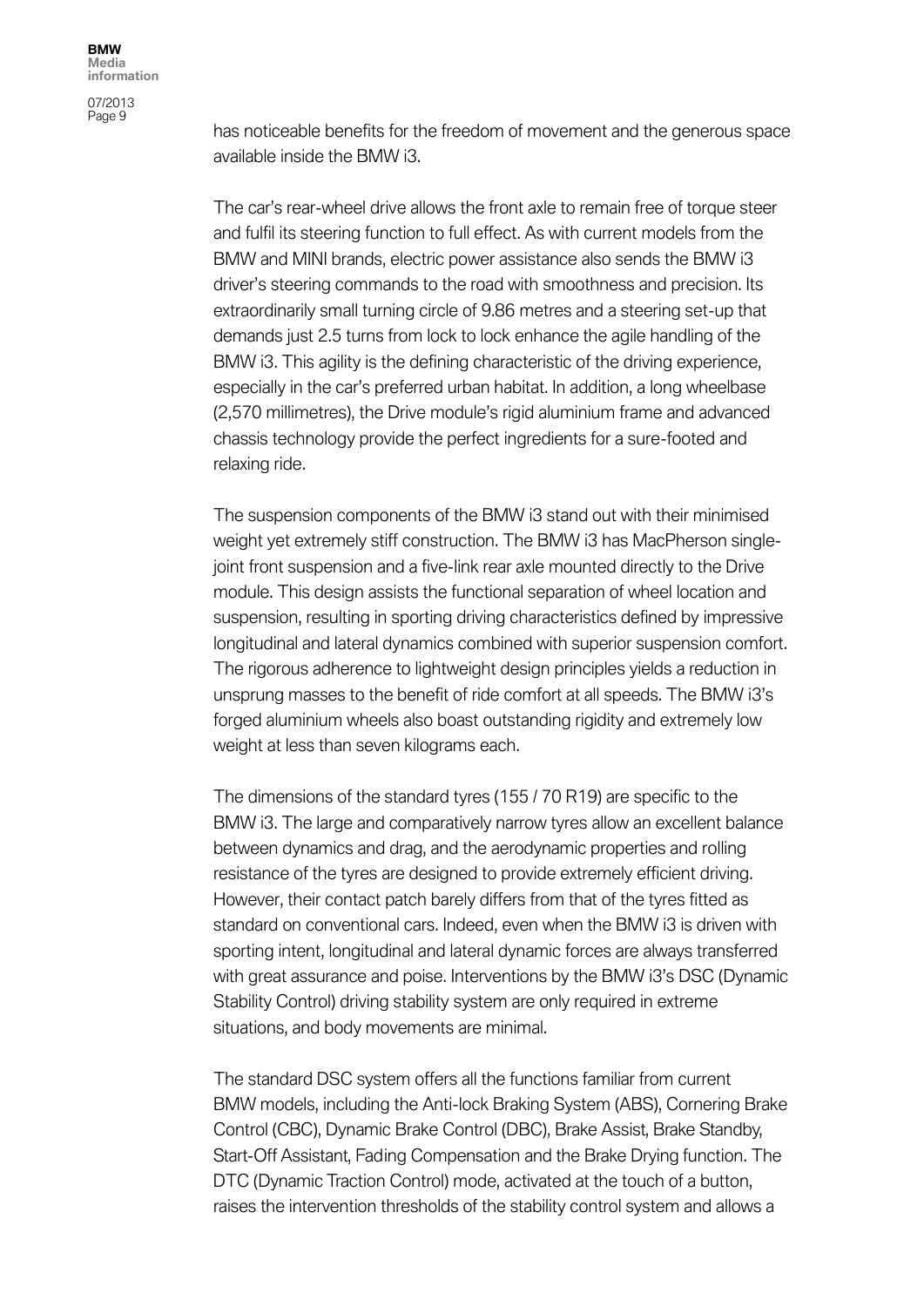controlled degree of slip through the BMW i3's driven wheels when pulling away on snow or loose sand or in particularly dynamic cornering.

## **BMW eDrive: electric motor sets new standards in power density and efficiency.**

The hybrid synchronous electric motor developed and produced specially by the BMW Group for use in the BMW i3 generates output of 125 kW/170 hp and puts maximum torque of 250 Newton metres (184 lb-ft) on tap from the moment the car pulls away. The BMW i3 dashes from 0 to 100 km/h (62 mph) in 7.2 seconds, having accelerated from rest to 60 km/h (37 mph) in just 3.7 seconds. With a time of 4.9 seconds for the sprint from 80 to 120 km/h (50 – 75 mph), it boasts a level of sporting ability that comparably sized combustion-engined cars would require far higher outputs to achieve.

Beyond the traditional immediacy of response offered by electric motors when pulling away, power development in the BMW i3 also remains unbroken through higher speeds. Power is sent to the rear wheels through a singlespeed transmission, allowing the BMW i3 to accelerate with an uninterrupted flow of power up to its top speed, which is limited to 150 km/h (93 mph) in the interests of efficiency.

This linear power delivery extending into high rev ranges can be attributed to a special electric motor design developed exclusively for the BMW i3. BMW eDrive technology has been employed to take the principle of the permanently excited synchronous motor to another new level through detailed optimisations. A specific arrangement and dimensions for the components used to generate drive produces a self-magnetising effect only otherwise induced by reluctance motors. This additional excitation causes the electromechanical field formed by the current supply to remain stable even at high revs. The maximum revs of the motor developed for the BMW i3 – known as a hybrid synchronous motor on account of its specific combination of properties – are 11,400 rpm.

The innovative design principle behind the electric motor in the BMW i3 helps it to run extremely effectively across a wide load band. The motor's average power consumption of around 0.13 kilowatt hours per kilometre (0.21 kilowatt hours per mile) in the New European Driving Cycle (NEDC) plays a key role in optimising the car's range. This is an extraordinarily low figure, especially considering its maximum output and torque. The BMW i3 is therefore the most economical electrically powered car of its size and output class. The power density of the electric motor, weighing in at no more than around 50 kilograms, sets a new benchmark for electric vehicles. The BMW i3's motor also stands out with its smooth running and low vibrations, while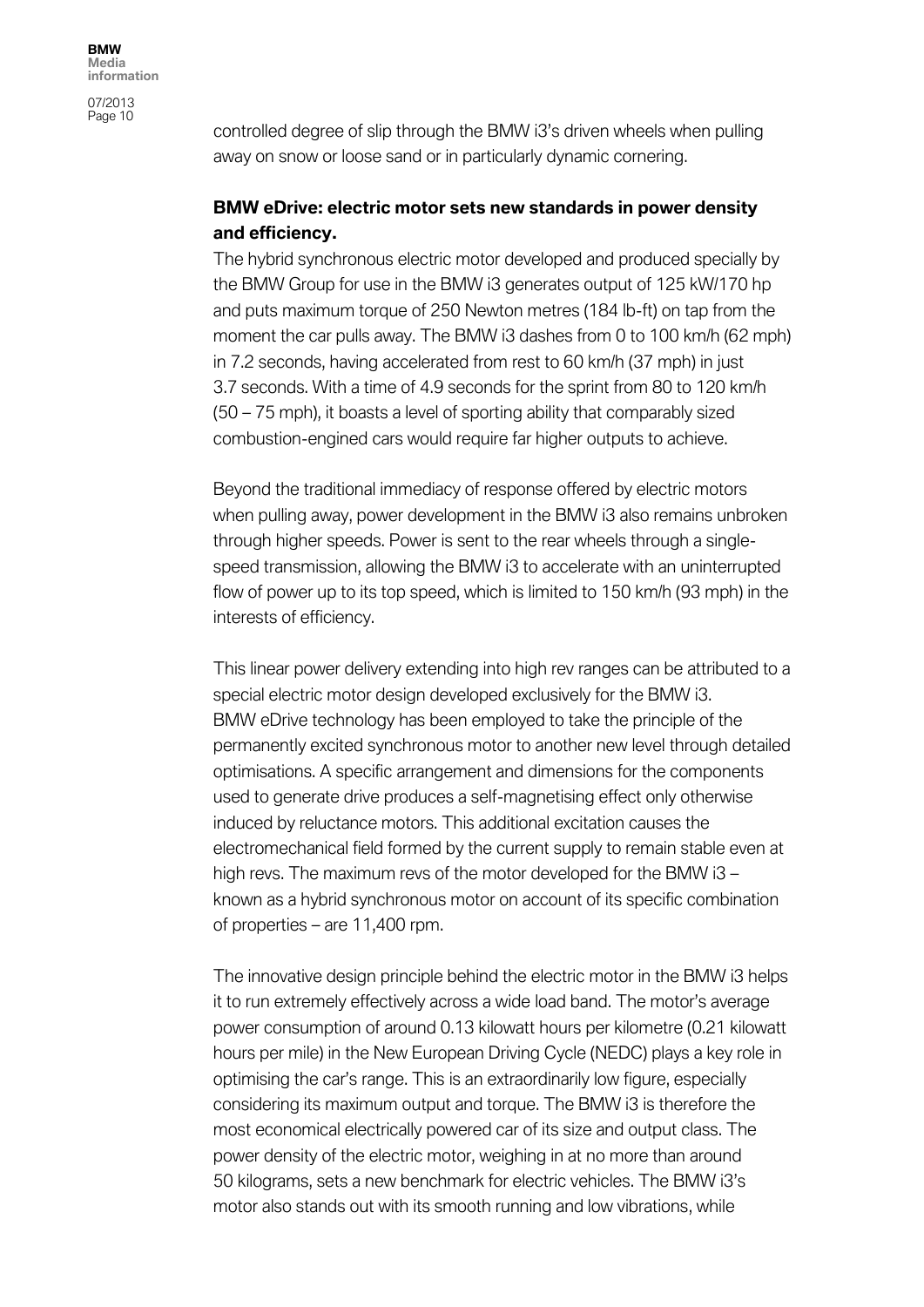acoustic comfort and vibration damping similarly meet the high standards expected of a premium car.

## **Driving pleasure, BMW i-style: instantly responsive, agile and uniquely assured.**

Zero local  $CO<sub>2</sub>$  emissions provide the most compelling argument for electric mobility in urban areas. But the appeal of all-electric vehicles is further enhanced by their instantaneous power delivery – which also allows the BMW i3 to deliver rousing acceleration in city traffic – and their quietness, which is a major contributor to the relaxed and comfortable driving experience on board the BMW i3.

Also helping to deliver the BMW i3's engaging driving experience is the single-pedal control feature carefully configured by the BMW Group's drive system development engineers. Recuperation mode is activated the moment the driver takes his foot off the accelerator. The electric motor switches from drive to generator mode, feeding power into the lithium-ion battery. At the same time, it generates a precisely controllable braking effect. This recuperation is speed-sensitive, which means the car "coasts" with maximum efficiency at high speeds and generates a strong braking effect at low speeds. The ability to accelerate and brake using just one pedal creates an unusually direct interaction between driver and car. Thinking ahead in city traffic can allow the driver to carry out 75 per cent of braking manoeuvres without applying the brake pedal. The brake lights illuminate if the amount of recuperation in progress produces the same braking effect as actually pressing the brake pedal. The conventional braking system only joins the action if the driver summons greater braking power by depressing the brake pedal.

Intensive use of this form of brake energy recuperation through the motor also increases the range of the BMW i3 by as much as 20 per cent. And the "coasting" facility further enhances the user-friendly nature of single-pedal control. The BMW i3's accelerator has a distinct "neutral" position; i.e. rather than switching straight to energy recuperation when the driver eases off the accelerator, the electric motor uses zero torque control to decouple from the drivetrain and deploy only the available kinetic energy for propulsion. In this mode, the BMW i3 glides along using virtually no energy at all. This is another example of how an anticipatory driving style can preserve energy and further increase the car's range on electric power.

## **Optimised performance and range through the in-house development of storage technology and energy management.**

Specially developed lithium-ion storage cells supply the drive system with the energy required. The BMW Group also utilises its technological expertise in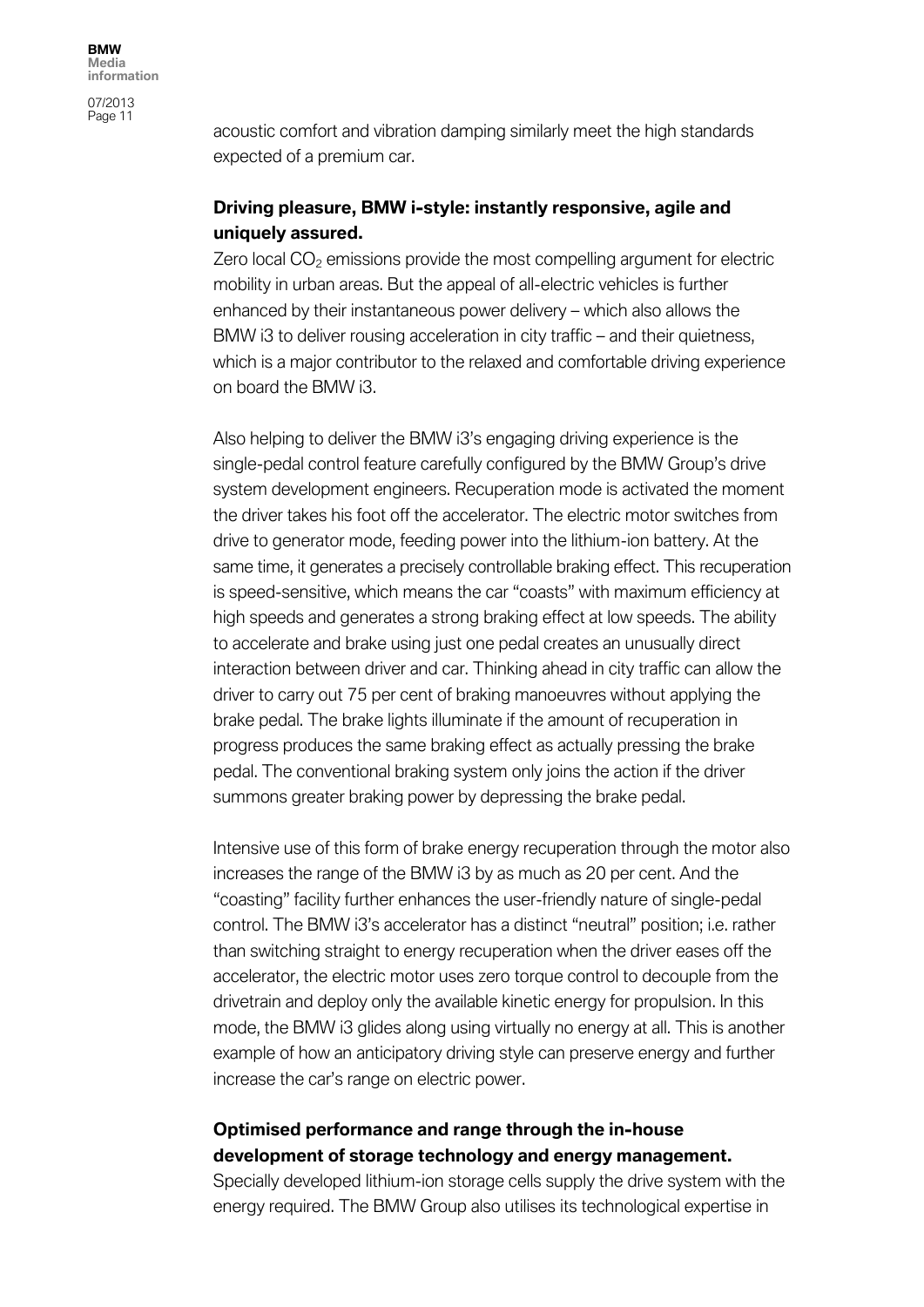07/2013 Page 12

the development of numerous battery system components in order to bring about a comprehensive optimisation of the high-voltage battery pack. These include specific components which ensure the interconnection of the cells themselves as well as the connection between the battery system and the vehicle. They also comprise the integrated control unit and the electronic components in the proximity of the cells, including battery management sensors. Apart from procurement of storage cells from a specialist manufacturer, all the development and manufacturing stages are carried out at the BMW Group. The high-voltage battery is produced on a state-of-the-art assembly line at BMW Plant Dingolfing.

The high-voltage battery in the BMW i3 consists of eight modules (each with 12 individual cells), which together produce a rated voltage of 360 volts and generate approximately 22 kilowatt hours of energy. The lithium-ion cells used in the battery stand out with their high energy density and impressive cycle life. They are designed to perform their energy storage function over the vehicle's entire lifespan. In order to maintain their output and storage capacity over time, the battery management system therefore controls both the charging and the discharging processes, as well as the operating temperature of the cells. When the vehicle is on the move all the cells are used equally to supply energy. However, it is also possible to replace individual modules in the event of a fault. The air conditioning coolant is used to provide extremely effective cooling of the high-voltage battery, and this fluid can also be warmed using a heat exchanger. All these characteristics enable the optimum operating temperature of around 20 degrees Celsius to be reached before a journey begins, even when the ambient temperature is low. This preconditioning ensures the battery operates to optimum effect in terms of power output, range and durability. The BMW Group has planned and developed this battery to last for the full life of the vehicle. The battery warranty is valid for eight years or 100,000 kilometres (62,000 miles).

As well as the drive unit, all the other electrically powered systems on board the BMW i3 are also designed to run as efficiently as possible. For example, energy-saving light diodes are used to provide interior and exterior illumination. And an optional interior heating system based on the principle of a heat pump uses up to 30 per cent less energy in city driving than conventional electric heating.

The battery pack is mounted flat in the Drive module and weighs approximately 230 kilograms. The battery casing and its model-specific attachment systems were developed by the BMW Group to provide the high-voltage battery with extensive protection against environmental factors and in the event of a crash.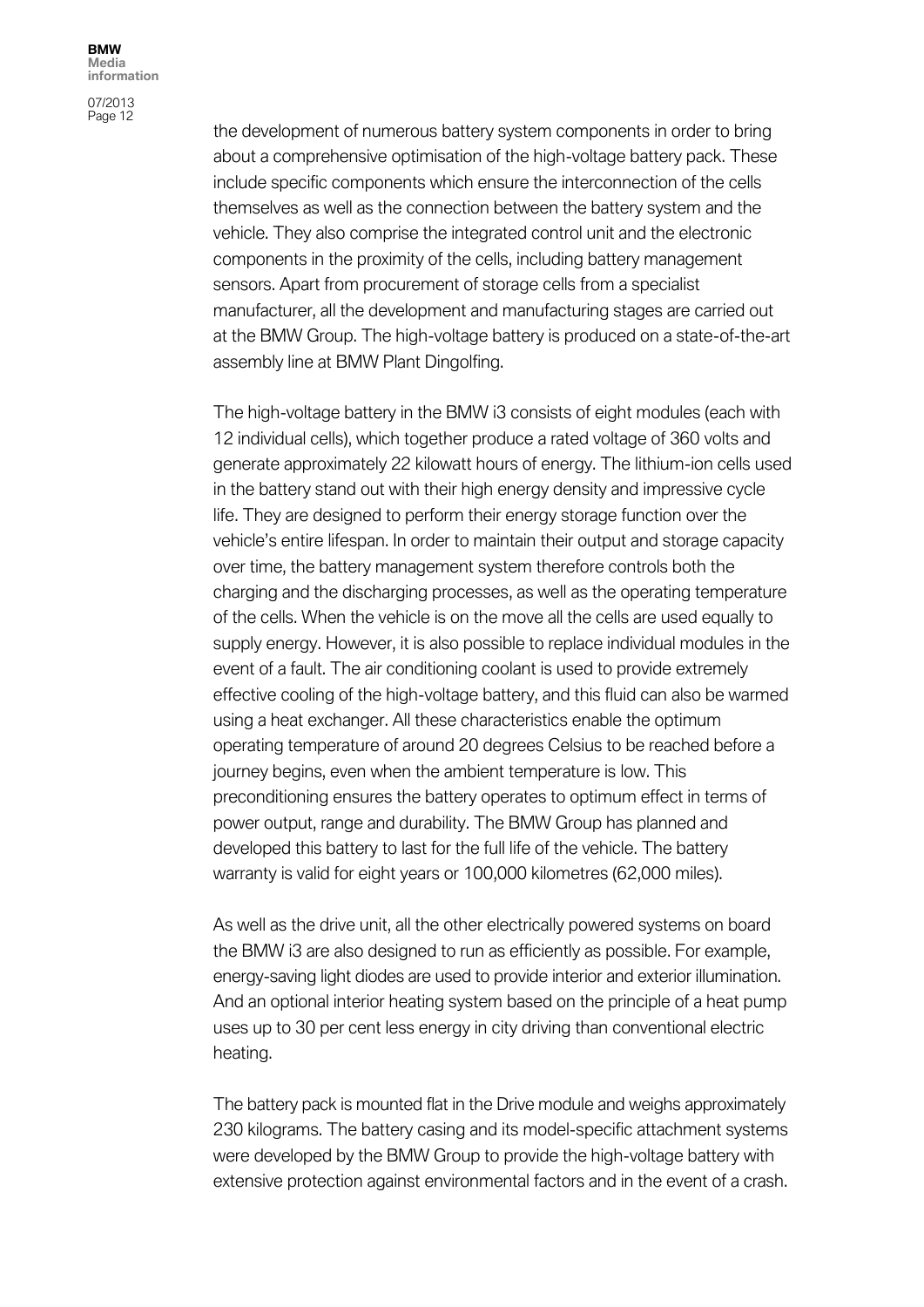Three levels of safety, including a cut-off mechanism, for the car's software and hardware provide reliable protection for the electrical system as a whole.

The power electronics responsible for the interaction between the battery and electric motor are also developed by the BMW Group. The power electronics serve both as an inverter for the power supply from the battery to the electric motor and as a voltage transducer interacting between the high-voltage battery and the 12-volt onboard power system. Highly sophisticated software control ensures the best possible current flow during energy recuperation on the overrun. And the operation of battery charging systems is also integrated into the power electronics, which regulate charge outputs of between 3 kW and 50 kW, depending on the electricity source.

#### **Flexible, fast and convenient: charging from the mains supply.**

In order to make topping up the car's power supply as user-friendly as possible for the driver, the BMW i3 lays on an extremely flexible and efficient charging system. Customers can charge their car from a conventional domestic plug socket or have a BMW i Wallbox installed, which uses the maximum current strength available at the property to charge the battery in around six hours – even in its basic configuration. Different versions of the BMW i Wallbox are available, depending on the country, to reflect the current strength and voltage in the individual markets. Charge times will therefore vary according to the power supply and type of wallbox.

When the BMW i3 is plugged into a modern public fast-charging station (50 kW) it only takes about 30 minutes for the battery to reach 80 per cent capacity. And even in the unlikely event of the car being almost down to zero range, a lunch break is still long enough to recharge the battery.

#### **Optional range extender acts as a spare tank.**

If desired, the BMW i3 is also available with a range-extender engine, which maintains the charge of the lithium-ion battery at a constant level while on the move as soon as it dips below a certain value. Performing this role is a 650cc two-cylinder petrol engine developing 25 kW/34 hp, which is mounted immediately adjacent to the electric motor above the rear axle. Specifying the range extender has no effect on luggage capacity: the nine-litre fuel tank is located in the front section of the car.

The combustion engine develops maximum output of 25 kW/34 hp and drives a generator to produce electricity. It is brought into play as required, responding optimally to match the load and running extremely efficiently. Driving in ECO PRO mode or ECO PRO+ mode can increase the range of the BMW i3, in each case by around 20 kilometres (12 miles). And if the range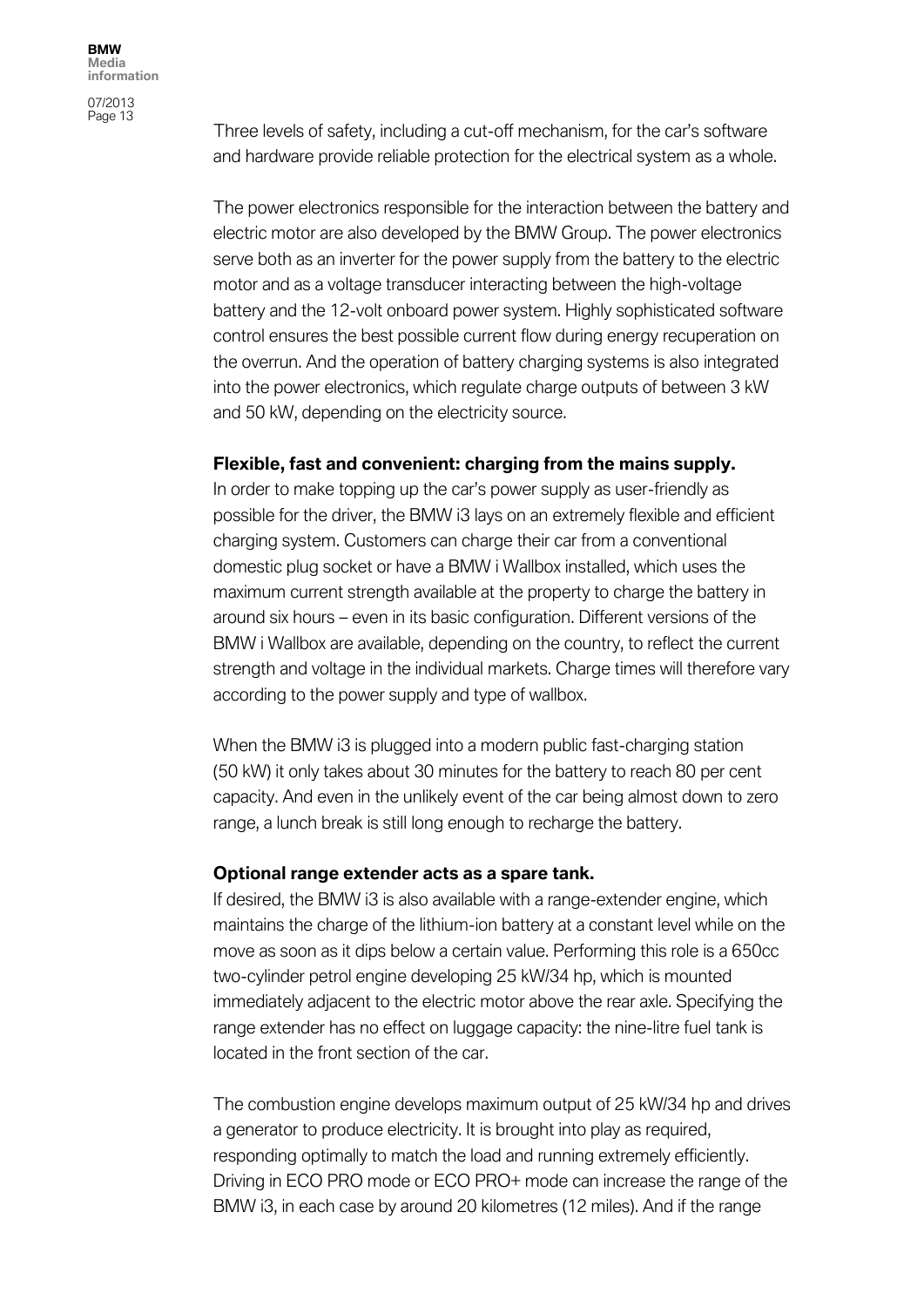07/2013 Page 14

extender is specified, the BMW i3 will be able to travel more than 100 kilometres (over 60 miles) further before refuelling. Maximum range stands at approximately 300 kilometres (186 miles). The BMW i3 is the world's first electrically powered car with a range extender engine used exclusively to generate electric power.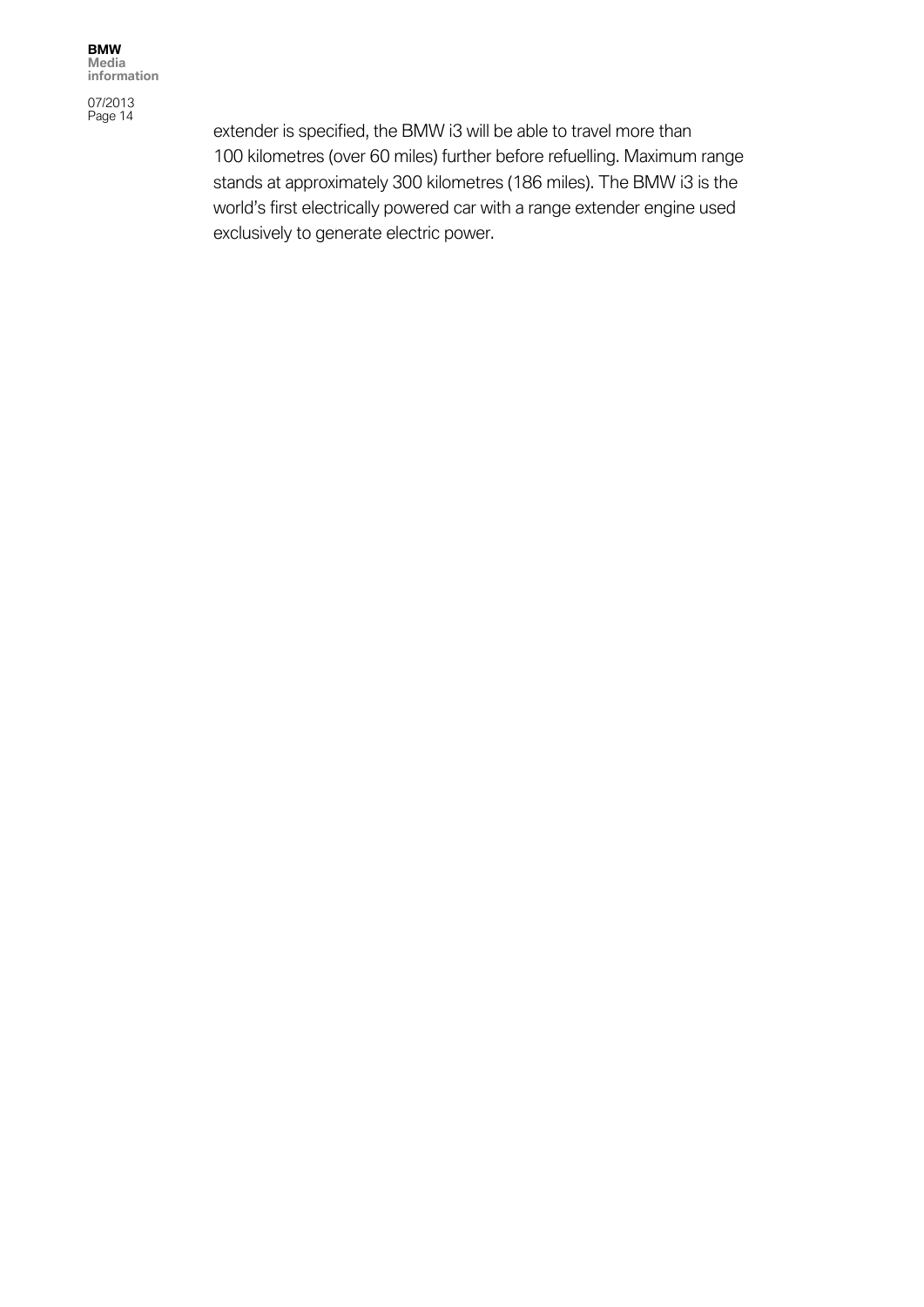07/2013 Page 15

# **3. Intelligent connectivity for sustainable mobility: BMW ConnectedDrive in the BMW i3.**



The BMW i3 is the world's first electric car offering complete connectivity. Cutting-edge driver assistance systems coupled with mobility services from BMW ConnectedDrive that have been specially tailored for the all-electric drive technology serve to optimise safety, convenience and the usability of in-car infotainment products, as well as providing the ideal conditions for completing everyday journeys with zero emissions. BMW ConnectedDrive is unique in the way it helps drivers to implement their mobility plans to combine sustainability and driving pleasure in perfect harmony.

Navigation services that have been purpose-developed with the demands of electric mobility in mind complement the proven products from the revised BMW ConnectedDrive portfolio unveiled in 2013. These include mobility services, such as the Concierge Services for information and the Intelligent Emergency Call function, along with an array of innovative driver assistance systems that make an effective contribution to enhancing the convenience and safety of urban mobility. Access to the BMW ConnectedDrive services is ensured by a SIM card that comes built into the vehicle as standard.

Connectivity between driver and car is also taken into a whole new dimension in the BMW i3. The BMW ConnectedDrive Remote app for BMW i also makes the vehicle data used for mobility planning available on the customer's smartphone. Alongside the pedestrian navigation function for finding the way from the parked car to the final destination and back again, BMW ConnectedDrive also boasts a unique intermodal route guidance feature that is capable of incorporating local public transport connections into mobility planning. The BMW ConnectedDrive services for BMW i guide customers to any destination accurately and efficiently. They can plot the route for the BMW i3 from the driveway to a parking space, assist in the driver in changing to the correct bus or underground line, and help complete the final leg of the journey on foot.

# **BMW ConnectedDrive services for safe, convenient mobility in the urban landscape.**

The Driving Assistant Plus that is optionally available for the BMW i3 comprises Collision Warning with brake priming function, which is activated at speeds up to 60 km/h (approx. 37 mph) and is able to respond to both moving and stationary vehicles ahead, as well as to pedestrians. It also comes with Active Cruise Control including Stop & Go function. In addition to visual and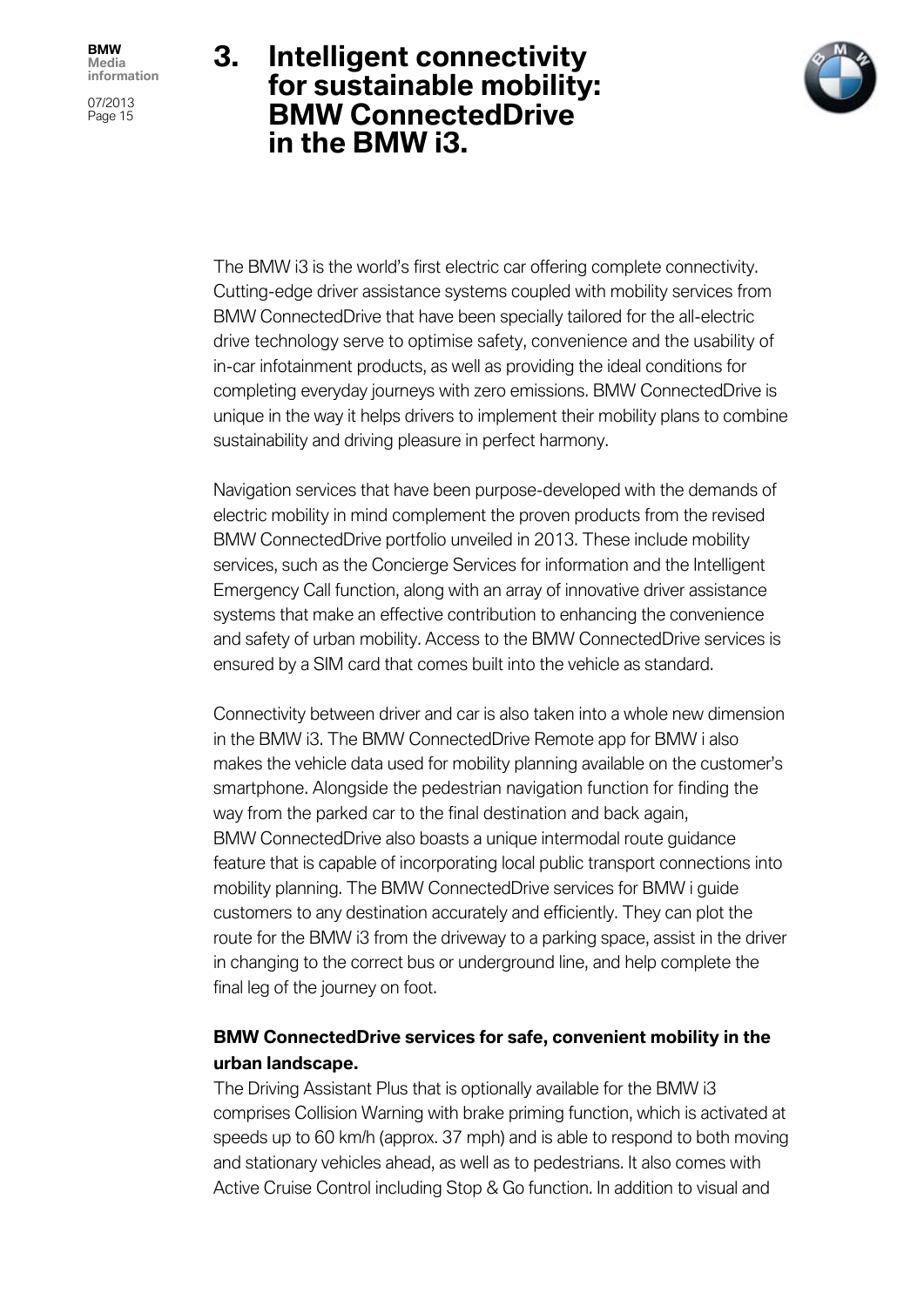07/2013 Page 16

audible warnings, the system is furthermore capable of braking the vehicle by itself, if required, with up to maximum stopping power. The Parking Assistant can likewise be found on the list of optional extras and performs the steering manoeuvres at the same time as controlling accelerator, brake and gear selection, enabling fully automated parallel parking of the BMW i3. There is also the option of a rear view camera for the BMW i3 to supplement the standard Park Distance Control (PDC) with rear sensors. Another handy optional extra is the Traffic Jam Assistant that allows drivers to delegate the tasks of pulling away, braking and steering to keep the vehicle in lane. Meanwhile, the Speed Limit Info system is also offered in conjunction with the navigation system.

The various mobility services from BMW ConnectedDrive und 360° ELECTRIC that have been specially developed for BMW i focus on the aspects of navigation and energy management. The comprehensive exchange of information between driver and vehicle allows the current mobility requirements to be checked against the available energy resources. Under everyday conditions, a fully charged BMW i3 is capable of covering a distance of 130 to 160 kilometres (80 – 100 miles) before having to be plugged into a power supply again. The field trials conducted as part of project i, which involved over 1,000 test customers and clocked up more than 20 million kilometres (approx. 12.5 million miles) of practical driving, revealed that this driving range is more than enough for day-to-day mobility requirements in urban environments, where the average distance covered daily is around 45 kilometres (approx. 28 miles). The BMW ConnectedDrive mobility services included with the BMW i3 as standard help to tailor this general compatibility to any individual driving situation. Intelligent connectivity paves the way to maximum driving pleasure in a car whose drive system produces zero local emissions.

## **Precise, up-to-date and reliable: navigation system with dynamic range display.**

The BMW i3 can be optionally equipped with a navigation system whose functionality has been extended to include the BMW ConnectedDrive services developed specifically for BMW i. The Driving Range Assistant is invaluable for both route planning and the current journey. If the destination selected in the navigation system lies beyond the vehicle's current range, it comes to the driver's aid by suggesting switching to the ECO PRO or ECO PRO+ mode, as well as calculating a more efficient alternative route. And if the battery has to be recharged at a public charging station, the driver is given a choice of available stations in the neighbourhood.

A further key element of the linked-up navigation unit is a dynamic range display, which delivers remarkably precise, up-to-date and reliable information by factoring in all the relevant variables. The battery's charge status, the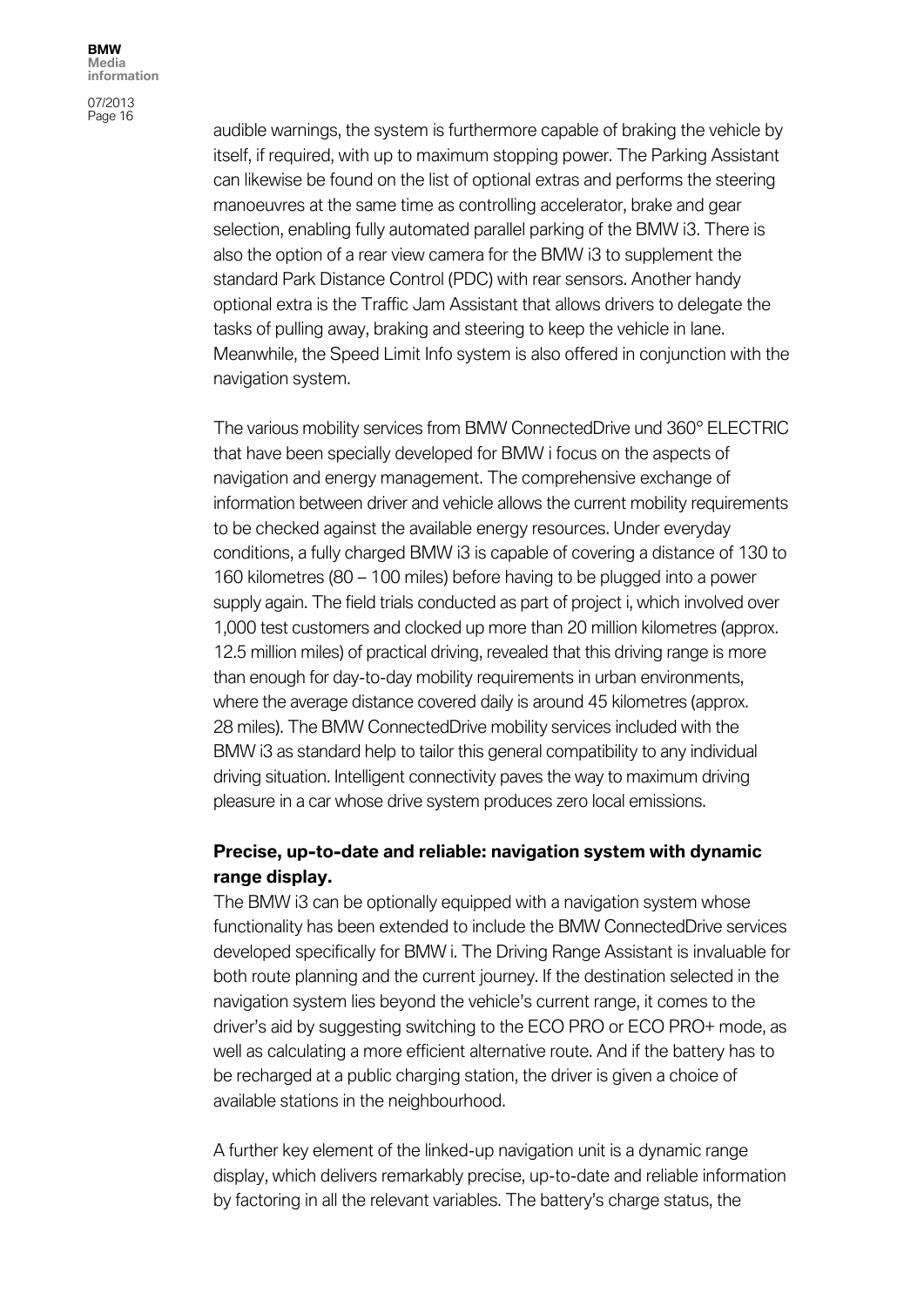07/2013 Page 17

driving style, activity of electric comfort functions and the selected driving mode are all taken into account for the calculation, along with the route's topography, current traffic levels and the outside temperature. The system is therefore able to make allowance for the extra energy required for an upcoming climb, stop-start traffic or a traffic jam on the selected route, and lower its range calculation accordingly. The up-to-the-minute and detailed real-time traffic information provided by the RTTI system is also added to the equation. The information is analysed and evaluated centrally by the BMW ConnectedDrive server that is in permanent communication with the vehicle. The SIM card that comes built into the BMW i3 ensures a reliable connection between the vehicle and the BMW ConnectedDrive server.

The dynamic range display is visualised on the central information display in the BMW i3 as a peripheral contour within the navigation map. Taking the vehicle's current location as a starting point, all points that can be reached in the various driving modes are displayed in the form of a range spidergram.

## **BMW ConnectedDrive Services enable mobility planning to the current destination and beyond.**

Apart from the information required for the route guidance currently in progress, the navigation system also helps drivers to plan mobility requirements beyond their present destination. For the purpose of energy management, not only are the current battery capacity levels taken into account, but the various options for recharging are also considered. The lithium-ion battery in the BMW i3 can be recharged from any standard domestic socket to give maximum flexibility since the charging lead for connecting to the mains supply is carried in the vehicle at all times. However, energy levels can be topped up very quickly and conveniently at one of the charging stations specially designed for electric vehicles. The BMW ConnectedDrive services help drivers to quickly pinpoint these charging points by displaying all available charging stations along the route or in the vicinity of the destination on the navigation map.

In the same way that points of interest such as restaurants, hotels and tourist sights are visualised, charging stations and parking facilities can also be shown in the information display if desired. The driver can see which car parks and charging stations are full or have spaces, and the information is constantly updated via the connection to the BMW server. And it won't be long before drivers are able to reserve a space at a charging station from the comfort of their vehicle. The complete connectivity concept also gives customers the option of booking these and other products from BMW ConnectedDrive after taking delivery of their vehicle.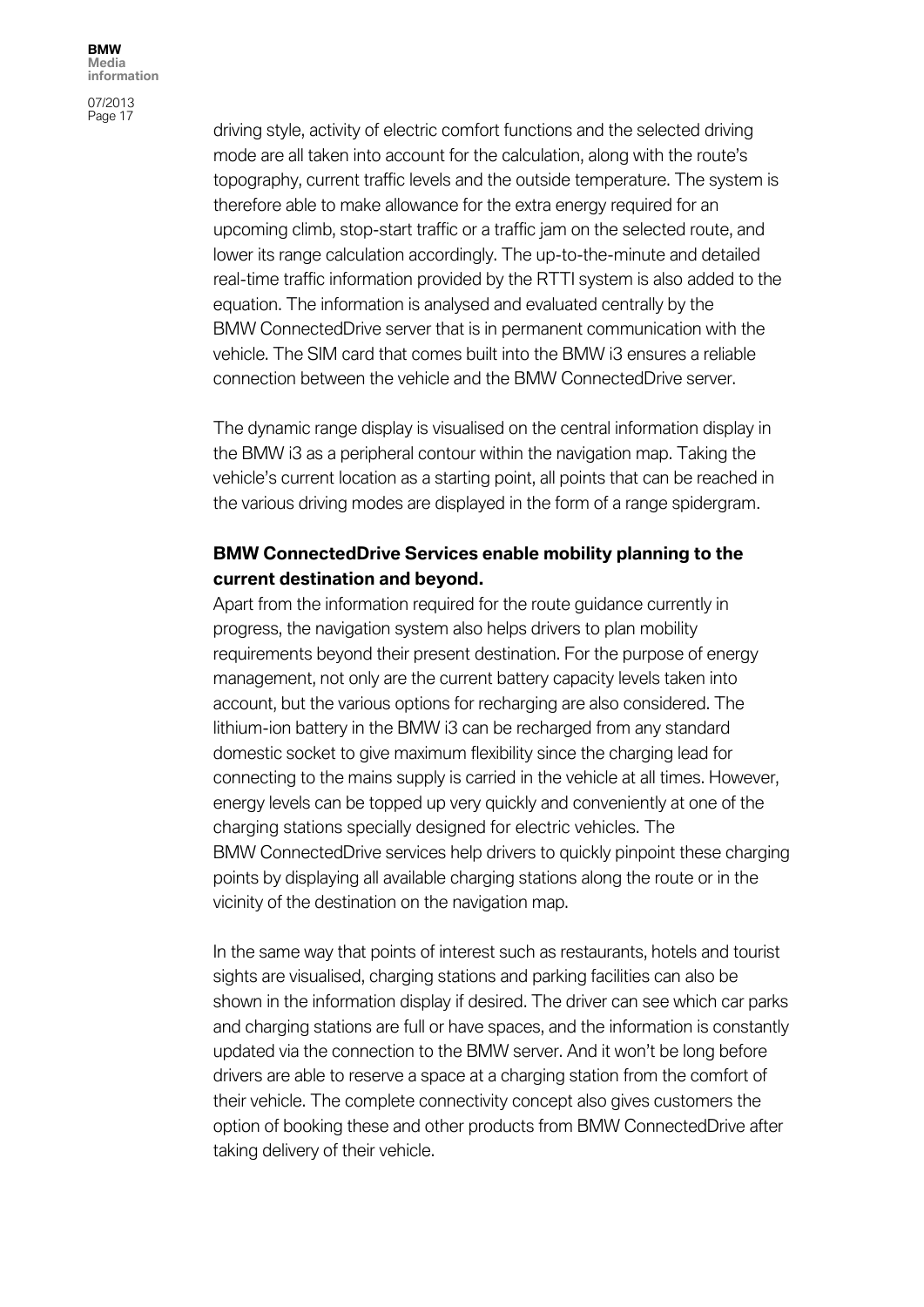07/2013 Page 18

The BMW ConnectedDrive server additionally provides up-to-the-minute data indicating whether potential charging stations will actually have spaces available on arrival. For instance, drivers can call up a station located close to the journey's destination in advance. The system also notifies them of the charging time required before commencing the return journey or the onward journey to the next destination. The wealth of functions offered by the navigation system with its BMW i-specific BMW ConnectedDrive services makes it possible to plan journeys using electric power alone with supreme precision, reliability and convenience.

### **Intelligent link-up between driver and vehicle: the BMW ConnectedDrive Remote app for BMW i.**

The mobility planning information provided is made available on the customer's smartphone as well as in the vehicle. This connectivity is provided by an application developed especially for BMW i for mobile phones with the iOS and Android operating systems. The app is an enhanced version of the remote services offered by BMW ConnectedDrive.

The Remote app for BMW i allows drivers to access vehicle data and relevant information on route planning at any time. The driver is also able to use the app to call up a display of charging stations that are either full or have spaces, and see whether they are located within the vehicle's current driving range. To this end, the range contour is also displayed here just as it is in the vehicle's navigation system. This highly intelligent form of connectivity allows drivers to check the status of their BMW i3 and even plan forthcoming journeys while away from their vehicle – whether at home, at work or walking to the car park. A real-time overview of charging stations and parking facilities can also be found online by visiting the BMW ConnectedDrive customer portal. The recharging facilities provided by the ChargeNow network of charging stations are also shown.

If the vehicle is plugged into a public charging station or the BMW i Wallbox, the charging procedure can be controlled both remotely and using a timer function. A range calculation graphic identical to that in the vehicle can be viewed on the smartphone too. The BMW i App can also be used to search for and select a navigation destination or a free charging station and then import it to the vehicle's system. Besides this, the available charging stations along the route and in the vicinity of the destination are likewise visualised in the BMW i App, just as they are in the vehicle's information display. This enables the driver not only to plan the upcoming journey in good time and with foresight, but also to make adequate preparations for further mobility requirements beyond the immediate future.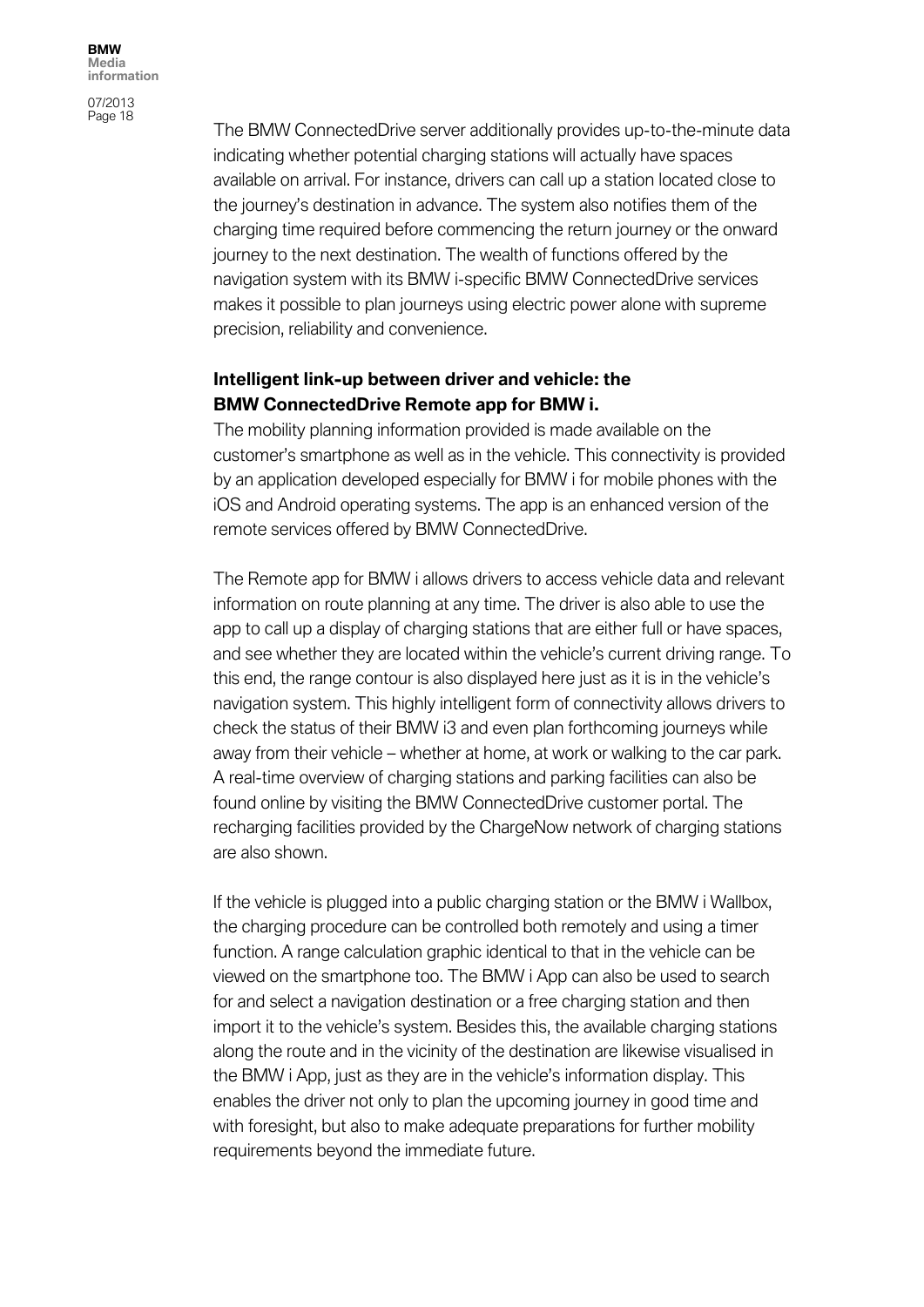07/2013 Page 19

Drivers furthermore have the ability to control not just the charging process remotely but also the advance preparation of the vehicle. If the BMW i3 is plugged into a charging station or the BMW i Wallbox, the energy supply can be controlled from the smartphone. The vehicle's air conditioning and heating of the high-voltage battery can likewise be activated remotely. Pre-heating the battery ensures optimum operating status for performance, range and battery durability, even at low ambient temperatures. There is also the option of programming the charging process using the app so that charging takes place when electricity is cheaper, for example using off-peak tariffs at night.

## **Intermodal route planning: BMW i mobility services speed you to your destination efficiently and easily.**

After leaving the vehicle at a selected car park, customers can also use the pedestrian navigation function integrated in the BMW i App to guide them to their final destination. The navigation destination selected by the driver in the vehicle is automatically transferred to the BMW i App via the BMW ConnectedDrive server so that route guidance can be continued by smartphone. The navigation system specifically developed for BMW i and the demands of travel in urban centres also features a unique intermodal route planning function.

This function also includes local public transport networks, allowing the available transport connections to be incorporated into route planning if required and displayed by the navigation system in the BMW i3 en route. This gives drivers the option of selecting an intermodal route while driving in their BMW i3, initially being directed to a public car park by the navigation system. After leaving their car, the BMW i App is now used to guide them first to the correct bus or underground line, then on to their destination while completing the final leg of the journey on foot. When they return, they are directed all the way back to their car again. The app lets drivers see where they left their car parked at any time.

Once a journey has been completed, customers are able to compare the efficiency of their driving style anonymously with that of other BMW i3 users. At the same time, they are given further efficiency-enhancing pointers as well as tips for honing the way they drive.

In addition to this, BMW i offers pioneering mobility services under the umbrella of 360° ELECTRIC that can be incorporated into the customer's mobility planning. These include the premium car-sharing service DriveNow, which has been available in Germany since 2011 and in San Francisco since September 2012. It was here that the ParkNow facility was also introduced as a world first, enabling parking spaces to be booked via a smartphone app.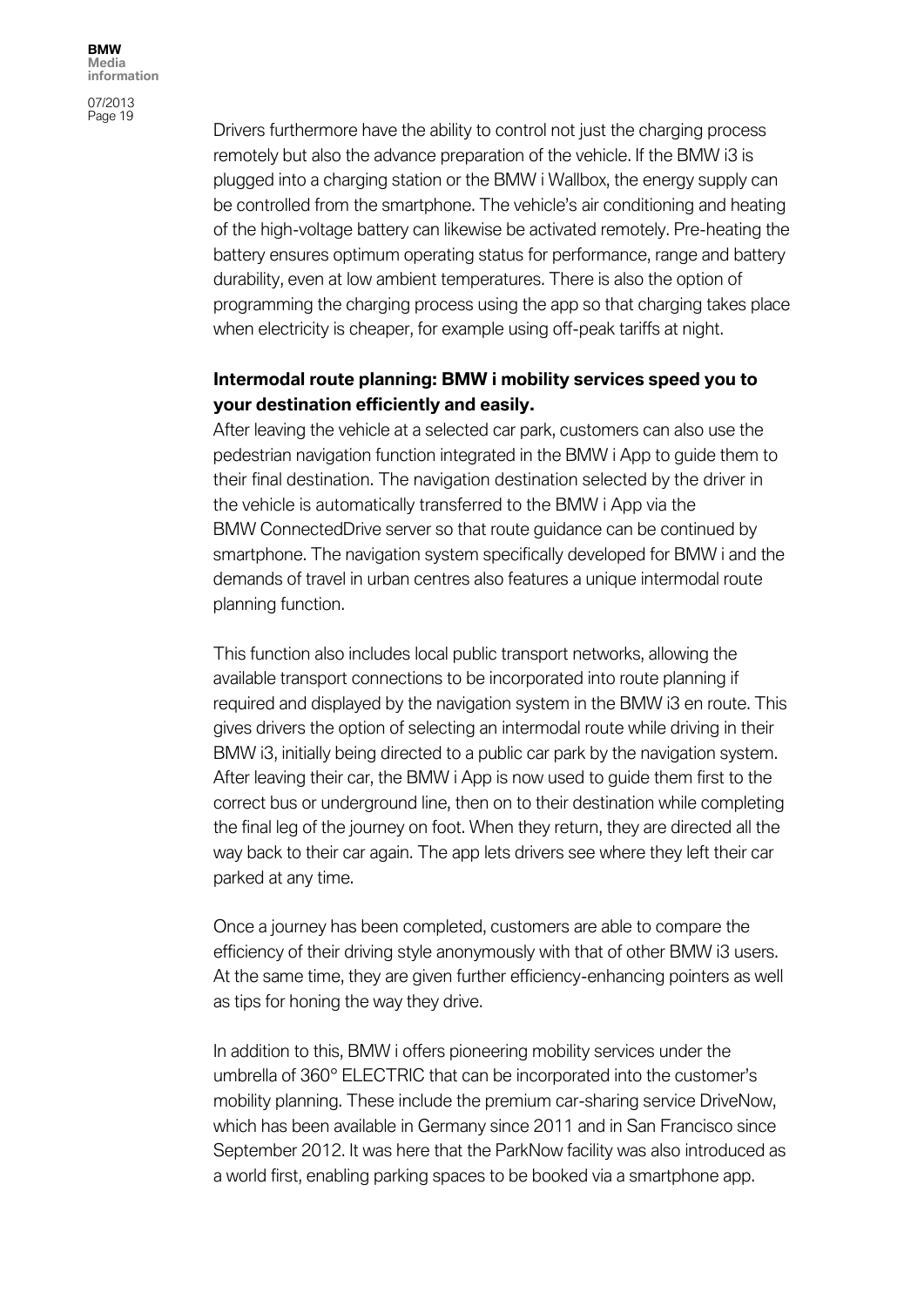07/2013 Page 20

ParkNow and other services are offered to customers through BMW ConnectedDrive and made available for use in their navigation system.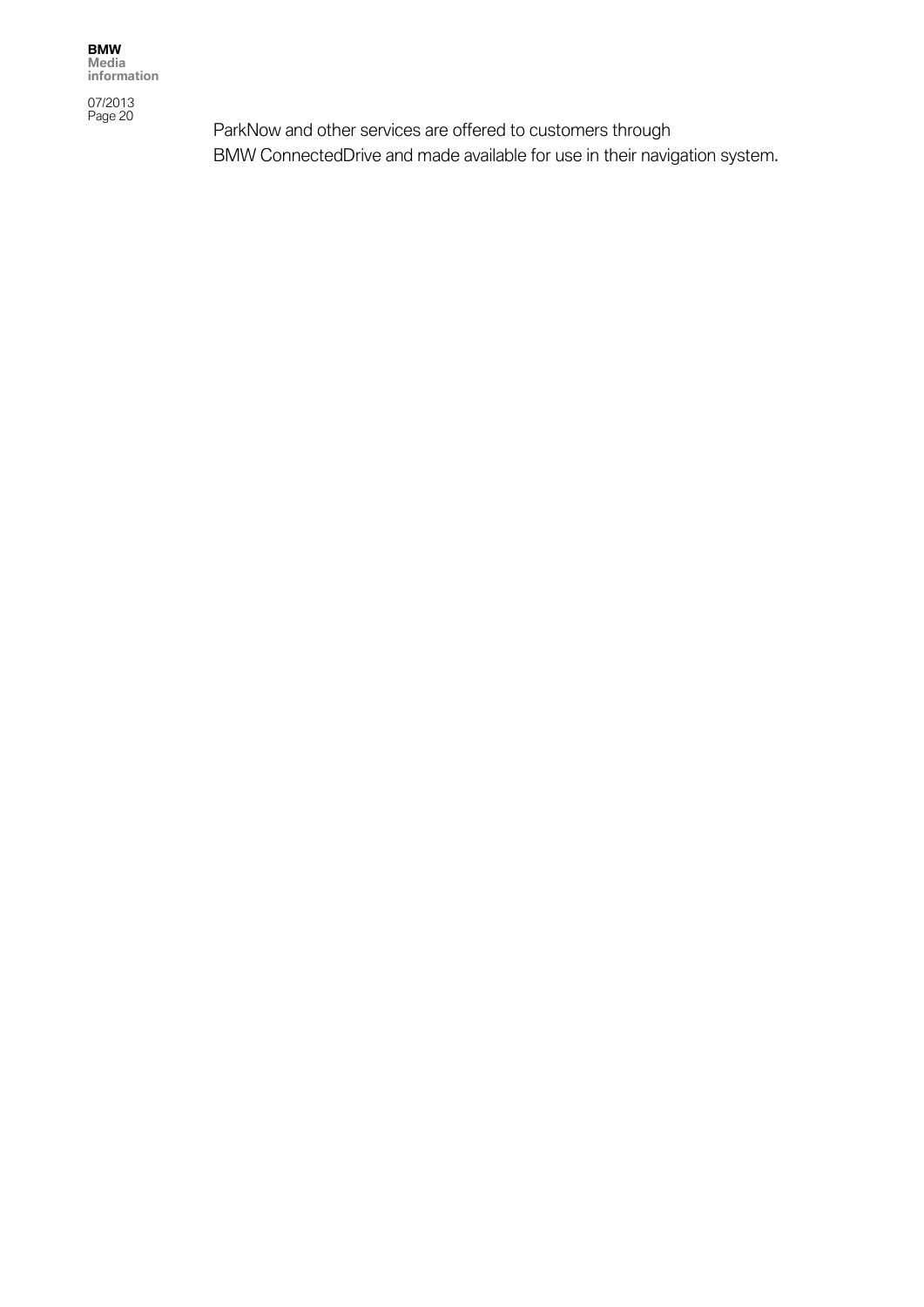07/2013 Page 21

# **4. Thinking outside the box : 360° ELECTRIC offers allencompassing vehicle solutions.**



So that customers can make the best possible use of their BMW i3, BMW i provides a comprehensive range of products and services to cover individual requirements beyond the actual vehicle. The comprehensive 360° ELECTRIC package provides an especially reliable, convenient and flexible way of harnessing the benefits of electric mobility during everyday driving, with customers deciding for themselves which particular features they wish to use. The 360° ELECTRIC portfolio has four mainstays essentially covering the areas of home charging, public charging stations, safeguarding mobility, and integration into innovative mobility concepts to overcome range restrictions.

#### **Home charging: the most convenient option.**

BMW i is able to offer customers who have their own garage or a private parking space tailor-made solutions to make domestic charging a safe, simple and particularly quick procedure. To achieve this aim, BMW i entered into a far-reaching partnership agreement with Schneider Electric and The Mobility House (TMH) in January 2013. The aim of the collaboration is to provide customer-friendly and efficient charging facilities by the time the BMW i3 is launched that will allow for recharging in the comfort of the customer's own garage. The partnership agreement includes checking the electrical installation in customers' homes, supplying and assembling the charging point (the BMW i Wallbox), as well as providing maintenance, advice and other services.

BMW i also backs the use of electricity from renewable sources and has joined forces with selected partners to offer a choice of green power products. A strategic alliance between BMW AG and German eco power supplier Naturstrom AG will in future give customers in Germany the opportunity to obtain an eco power package for running their BMW i3. Naturstrom AG supplies electricity entirely from renewables, with a very high proportion of wind power, ensuring that the electric vehicle can be operated with zero  $CO<sub>2</sub>$  output. And BMW i can also assist if the customer decides, for example, to install a carport with solar panels.

### **Public charging: topping up on the move.**

360° ELECTRIC also comprises individual solutions for anyone who is unable to recharge their BMW i3 at home or at work. Thanks to collaboration with car park operators and public charging station providers, BMW i grants customers highly reliable access to the public charging infrastructure. BMW i together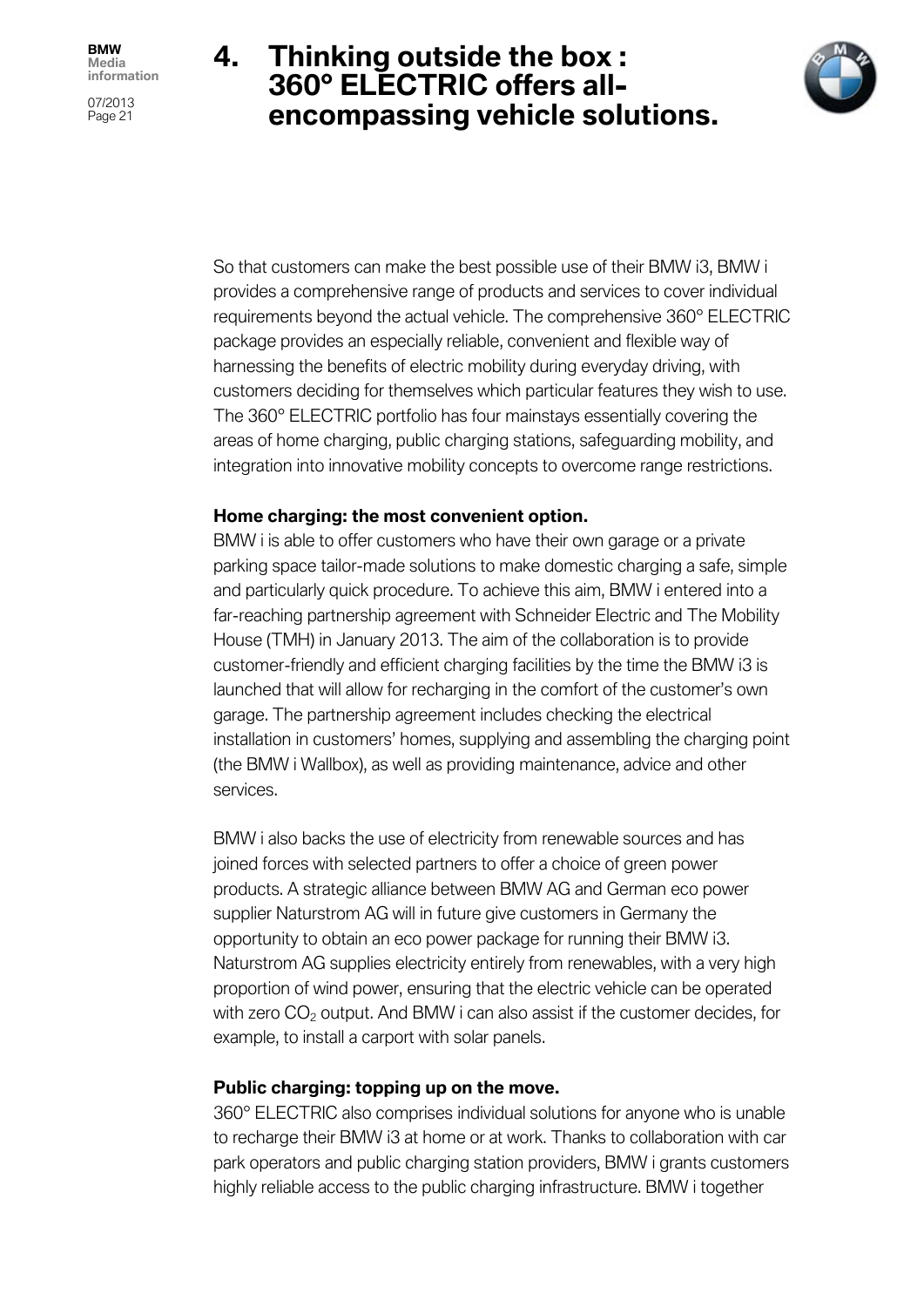07/2013 Page 22

with its partners fosters connectivity between vehicle, driver and the outside world, providing users with convenient features such as the display of available charging stations in the navigation system and on the customer's smartphone, along with a simple and transparent payment method with the ChargeNow card. This card enables universal access to charging poles and provides a cashless means of payment. In so doing, it groups together the maximum number of public charging infrastructure suppliers in all BMW i markets, allowing the customer to access the charging stations of different providers with a single card and receive a single standardised invoice from BMW i.

In Germany alone, there are over 70 different providers of public charging facilities, who currently operate a variety of payment and service concepts. Harmonising this situation is of crucial importance. BMW i already offers customers an intelligent solution with its ChargeNow card. The challenge now is to join forces with all the partners involved and further extend the range of products that are universally available.

One of the latest examples of how the public charging infrastructure can be interlinked is the recently unveiled portfolio of solutions from Hubject GmbH, a joint venture between the BMW Group, Bosch, Daimler, the power companies EnBW and RWE, and Siemens. The company enables providers of electric mobility services to expand their product offering to include eRoaming. Drivers of electric vehicles therefore only need a single service provider contract to obtain access to every public charging point in an expanding European network, which BMW i customers can use with their ChargeNow card. In future, recharging electric vehicles will therefore become as straightforward as withdrawing money from a cash dispenser. The charging pole is accessed using a standardised QR code, which starts and ends the charging procedure by means of a scan function and smartphone app.

#### **Flexible mobility: making smart use of alternatives.**

When the range of the BMW i3 is not sufficient for requirements, customers have recourse to various complementary mobility modules to help them cover larger distances, such as the temporary use of a BMW with a conventional engine or hybrid drive. For this purpose, individual annual quotas can also be booked through 360° ELECTRIC. Moreover, BMW i customers also have the DriveNow car-sharing service available to them.

#### **Assistance services.**

To make sure the BMW i3 runs smoothly during everyday operation, the battery and remaining electrical systems are permanently monitored even while the vehicle is being driven. In the unlikely case of a malfunction, BMW Mobile Service or workshops are able to carry out vehicle diagnostics to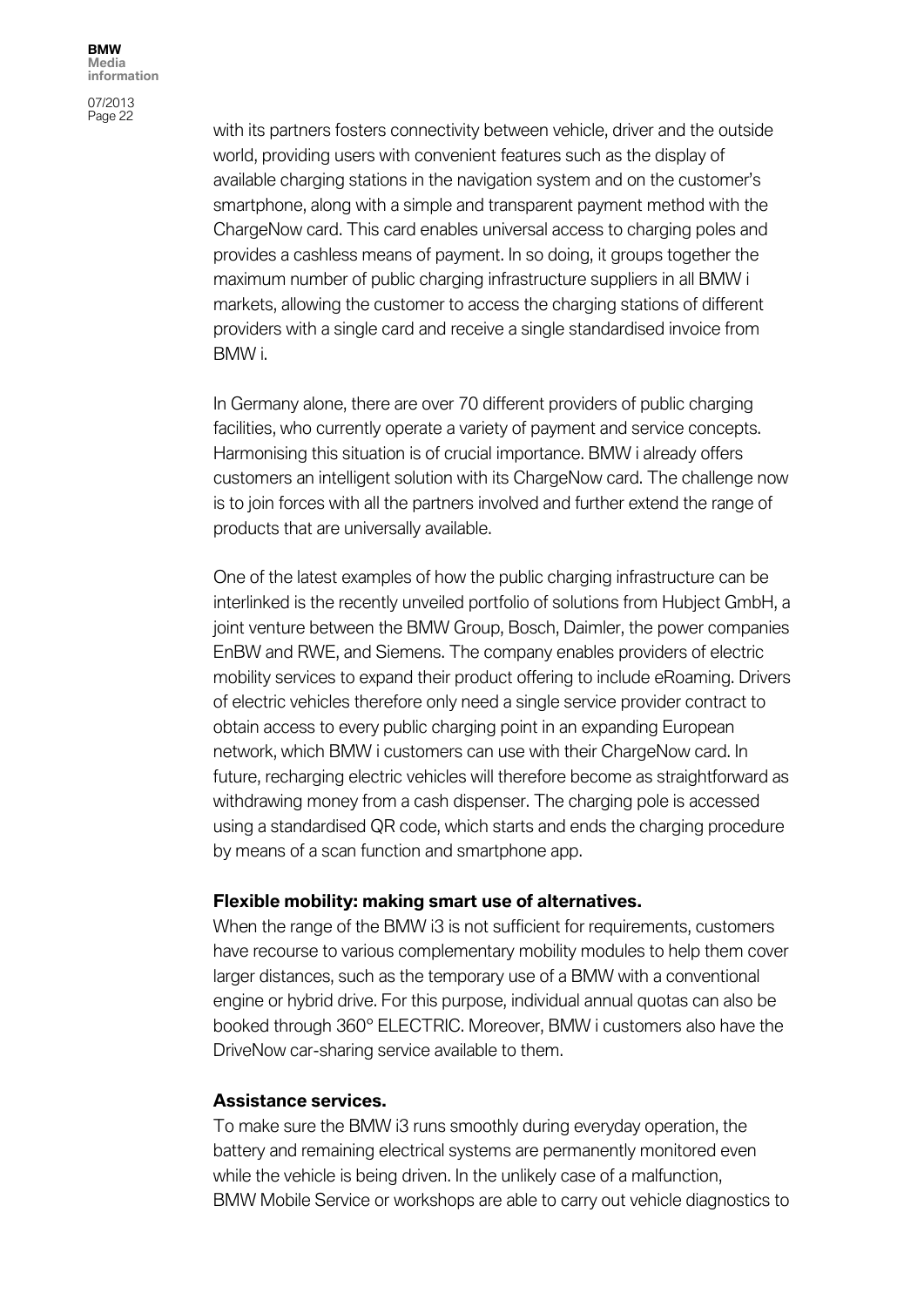pinpoint any faulty components so that the BMW i3 is ready to be driven again in the shortest time possible. And the service provided is of exactly the same thoroughness and standard as offered for conventionally powered BMW cars. What's more, customers can also count on the assistance of the BMW roadside service when a depleted battery forces them to take an unscheduled break. A charging facility installed in the BMW Mobile Service vehicle acts as a sort of "spare fuel can", transferring power to the high-voltage battery in the BMW i3 so that customers can quickly resume their journey.